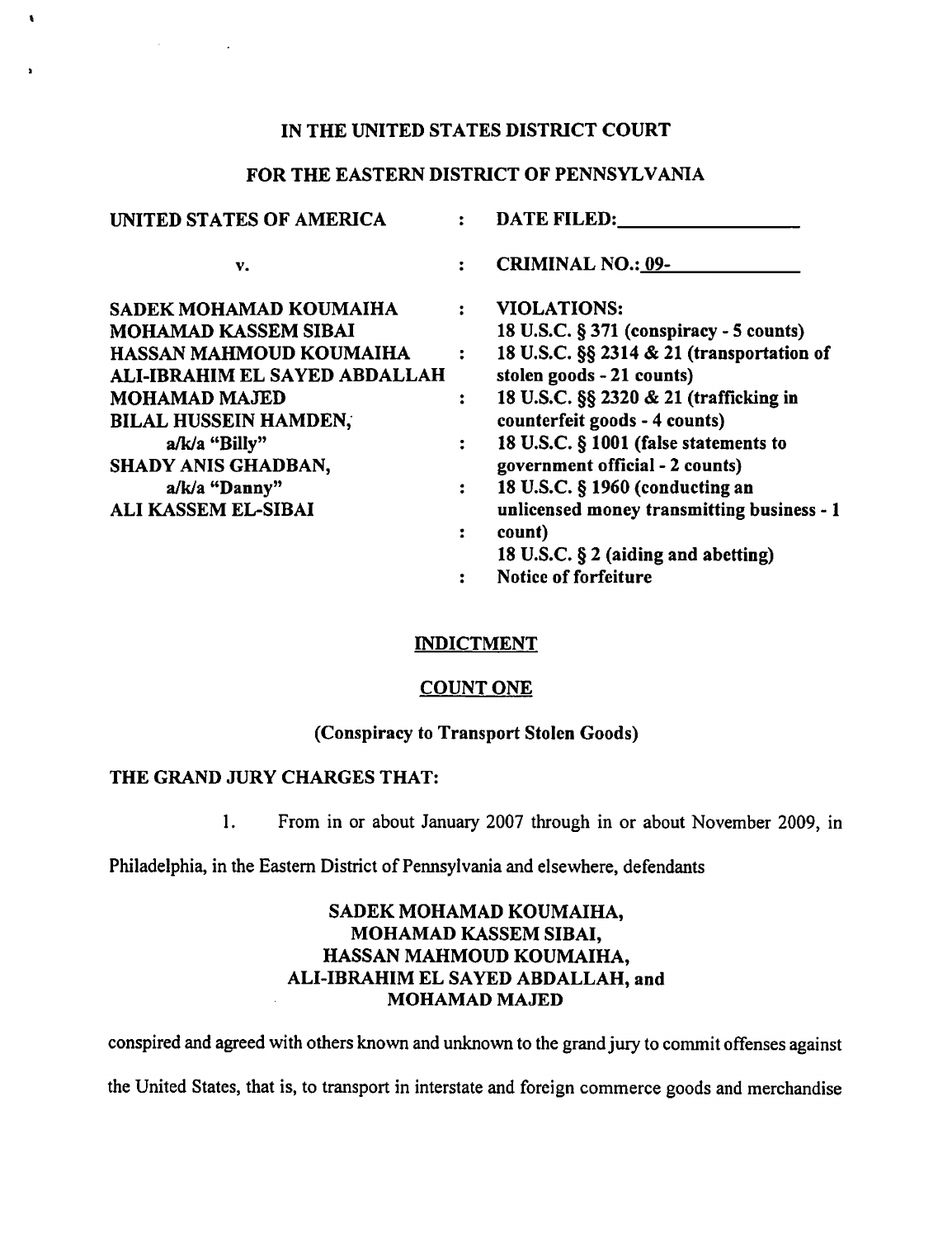with a value in excess of \$5,000, knowing the same to have been stolen, converted and taken by fraud, in violation of Title 18, United States Code, Sections 2314(a) and 21.

## MANNER AND MEANS

It was part of the conspiracy that:

2. Defendants SADEK MOHAMAD KOUMAIHA, MOHAMAD KASSEM SIBAI, HASSAN MAHMOUD KOUMAIHA, ALI-IBRAHIM EL SAYED ABDALLAH, and MOHAMAD MAJED, and others known and unknown to the grand jury, participated in the purchase of hundreds of thousands of dollars worth of goods and merchandise, namely, cellular telephones, laptop computers, and Sony PlayStation 2 systems, from a law enforcement officer acting in an undercover capacity (the "UC"). The UC represented to the defendants that the goods and merchandise were stolen.

3. The defendants and others, known and unknown to the grand jury, purchased the purportedly stolen goods and merchandise from the UC in Philadelphia and thereafter caused the goods and merchandise to be transported out of Pennsylvania to designated destinations, to include Michigan, New York, Dubai, Morocco, Lebanon, and Hong Kong.

## OVERT ACTS

In furtherance of this conspiracy, defendants SADEK MOHAMAD KOUMAIHA, MOHAMAD KASSEM SIBAI, HASSAN MAHMOUD KOUMAIHA, ALI-IBRAHIM EL SAYED ABDALLAH, and MOHAMAD MAJED, and others known and unknown to the Grand Jury, committed the following overt acts in the Eastern District of Pennsylvania and elsewhere:

1. In or about January 2007, defendant SADEK MOHAMAD KOUMAIHA contacted the UC via telephone to discuss the purchase of purportedly stolen cellular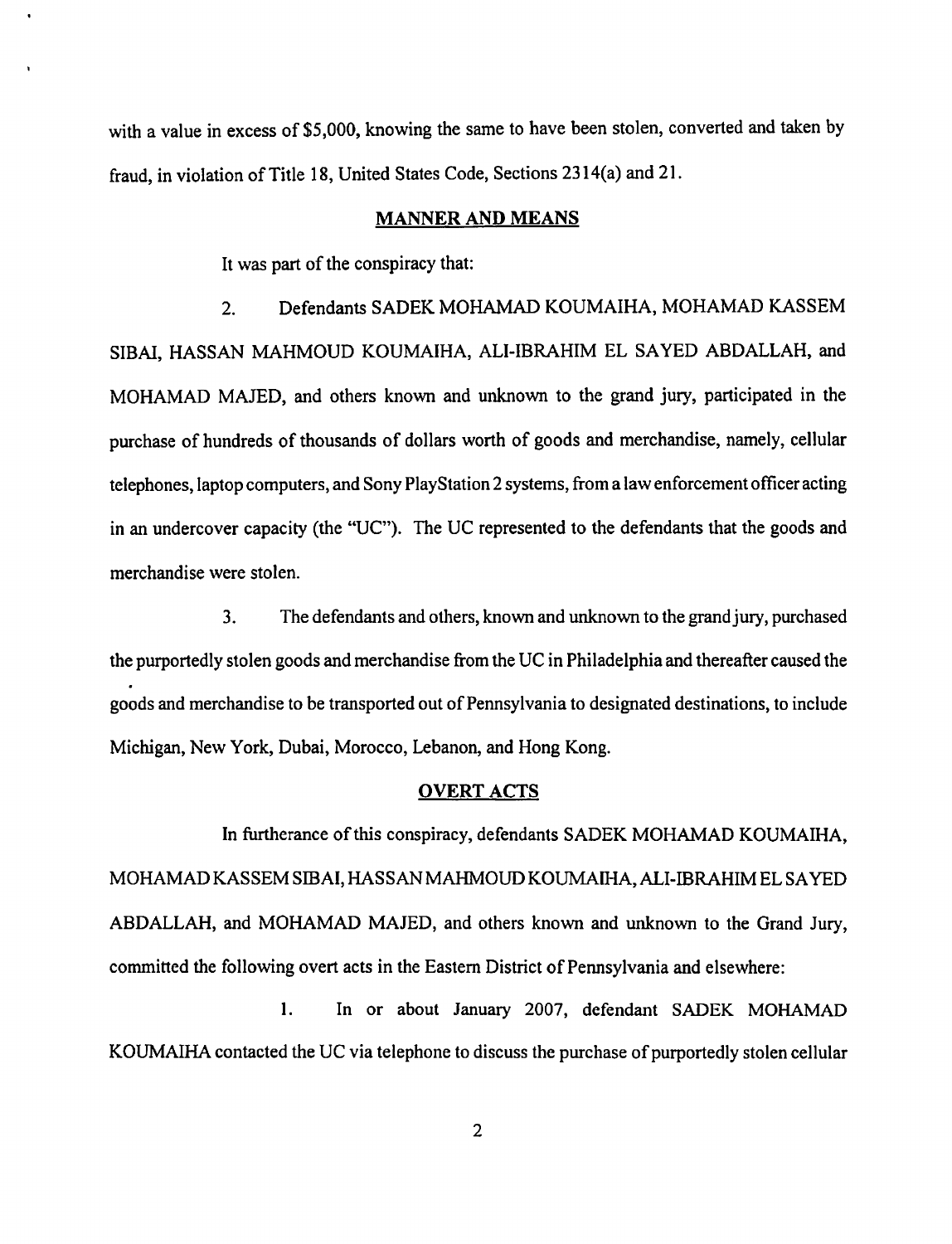telephones.

2. On or about February 1, 2007, defendants SADEK MOHAMAD KOUMAIHA and HASSAN MAHMOUD KOUMAIHA met the UC in Philadelphia and took possession of approximately 835 purportedly stolen cellular telephones.

3. On or about February 14, 2007, SADEK MOHAMAD KOUMAlHA met the UC in Philadelphia and discussed future purchases of purportedly stolen goods, including cellular telephones, from the UC.

4. On or about February 28, 2007, defendants SADEK MOHAMAD KOUMAIHA met the UC in Philadelphia and took possession of approximately 1,160 purportedly stolen cellular telephones. During the transaction, defendant KOUMAIHA called defendant HASSAN MAHMOUD KOUMAIHA to initiate the wire transfer in payment of the stolen goods.

5. On or about March 30, 2007, defendant SADEK MOHAMAD KOUMAIHA and HASSAN MAHMOUD KOUMAIHA met the UC in Philadelphia and took possession of approximately 900 purportedly stolen cellular telephones.

6. On or about April 13, 2007, defendant SADEK MOHAMAD KOUMAIHA met the UC in Philadelphia and took possession of approximately 1,100 purportedly stolen cellular telephones.

7. On or about May 3, 2007, defendants SADEK MOHAMAD KOUMAIHA and HASSAN MAHMOUD KOUMAIHA met the UC in Philadelphia and took possession of approximately 1,500 purportedly stolen cellular telephones.

8. On or about May 19, 2007, defendants SADEK MOHAMAD KOUMAlHA and HASSAN MAHMOUD KOUMAIHA met the UC in Philadelphia and took possession of approximately 1,500 purportedly stolen cellular telephones.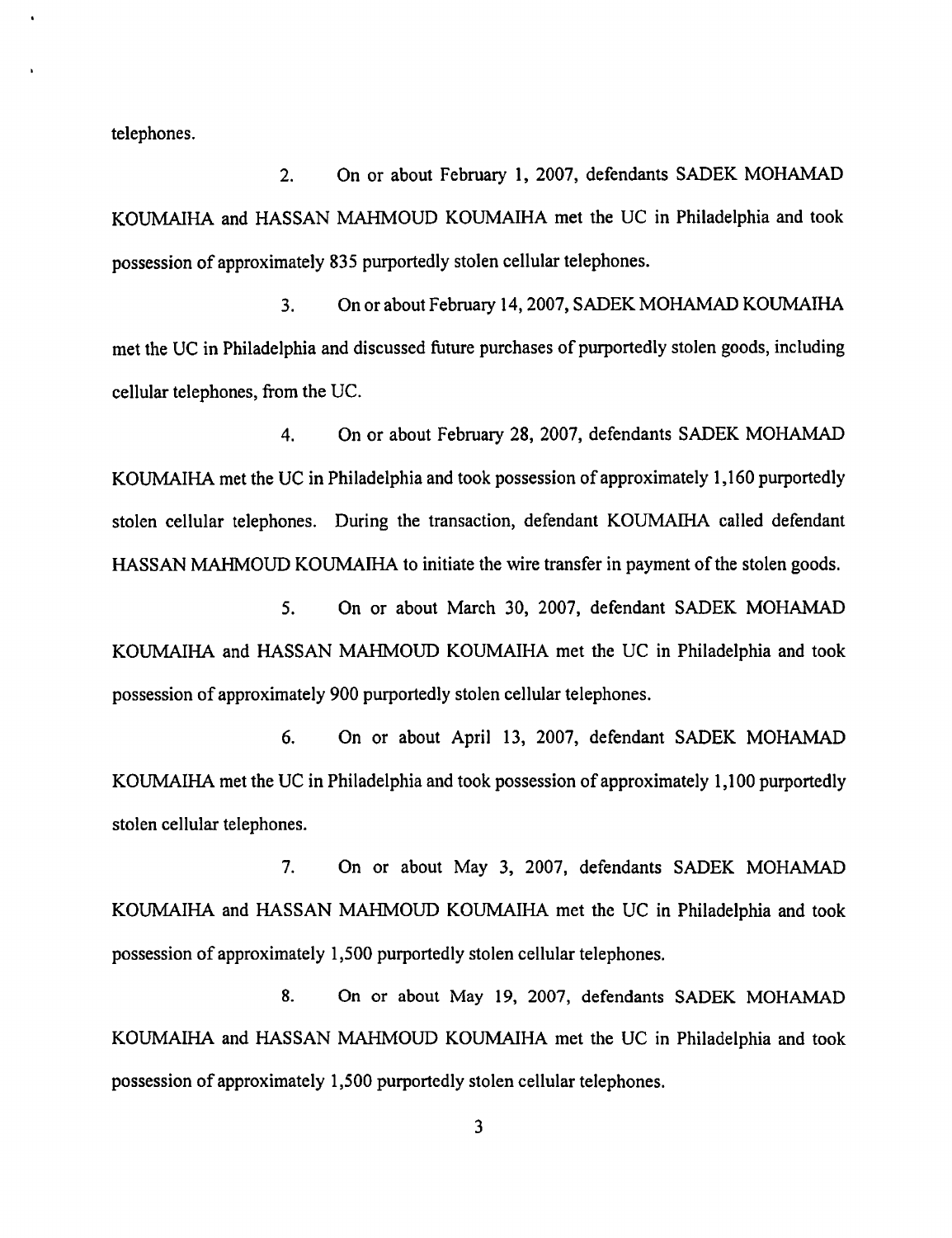9. On or about May 29, 2007, defendant SADEK MOHAMAD KOUMAlHA met the UC in Philadelphia and took possession of approximately 1,000 purportedly stolen cellular telephones.

10. On or about June 26, 2007, defendant SADEK MOHAMAD KOUMAlHA met the UC in Philadelphia and took possession of approximately 1,500 purportedly stolen cellular telephones.

11. On or about July 19, 2007, defendants SADEK MOHAMAD KOUMAIHA and HASSAN MAHMOUD KOUMAIHA met the UC in Philadelphia and took possession of approximately 1,000 purportedly stolen cellular telephones.

12. On or about August 11, 2007, defendant SADEK MOHAMAD KOUMAlHA met the UC in Philadelphia and took possession of approximately 1,000 purportedly stolen cellular telephones.

13. On or about September 7, 2007, defendant SADEK MOHAMAD KOUMAIHA met the UC in Philadelphia and took possession of approximately 1,000 purportedly stolen cellular telephones.

14. On or about September 22, 2007, defendant SADEK MOHAMAD KOUMAIHA met the UC in Philadelphia and took possession of approximately 2,000 purportedly stolen cellular telephones.

15. On or about September 27,2007, defendant SADEK MOHAMAD KOUMAIHA met the UC in Philadelphia and took possession of approximately 1,000 purportedly stolen cellular telephones.

16. On or about October 3, 2007, defendants SADEK MOHAMAD KOUMAIHA and HASSAN MAHMOUD KOUMAIHA met the UC in Philadelphia and took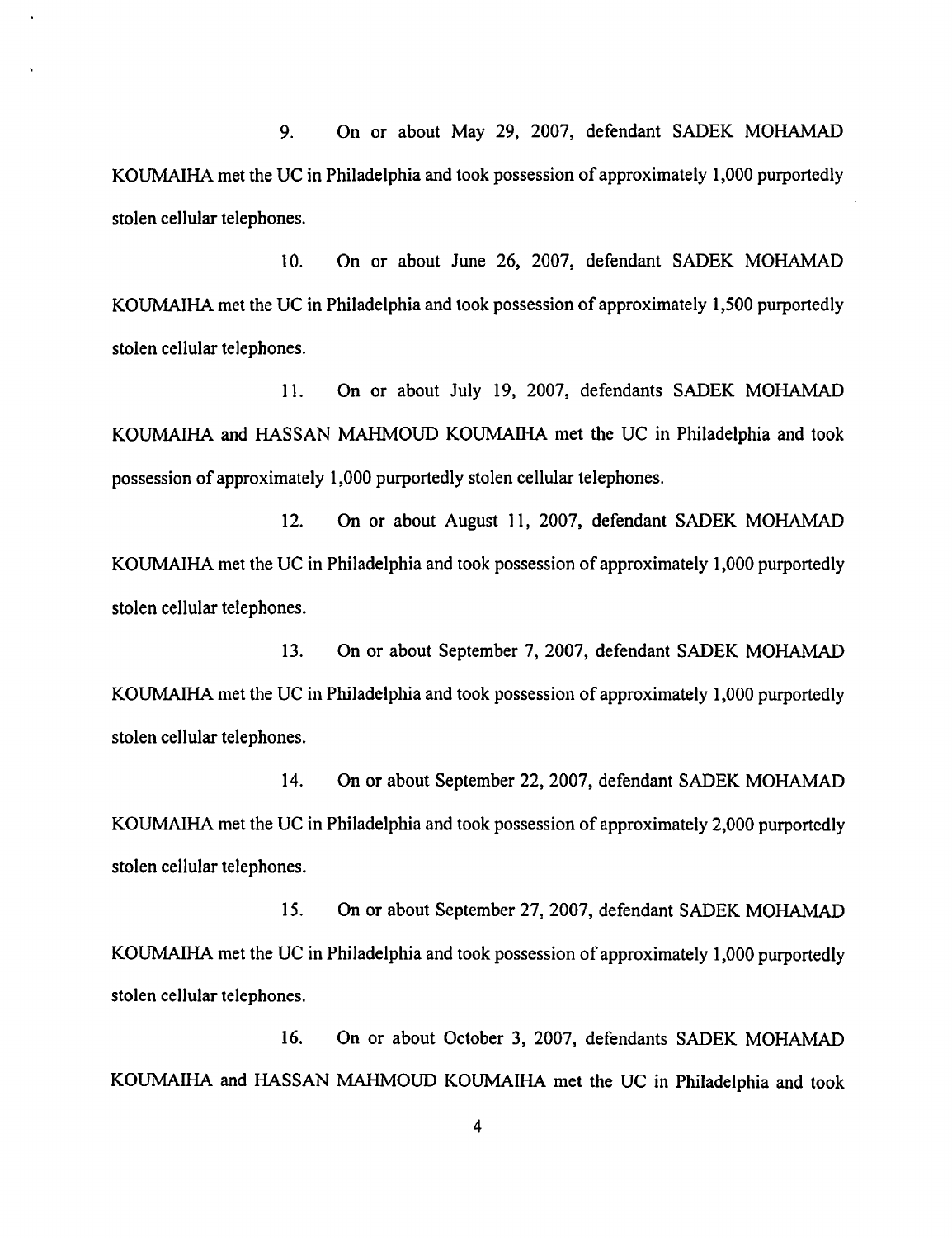possession of approximately 3,150 purportedly stolen cellular telephones and approximately 100 purportedly stolen Sony PlayStation 2 systems.

17. On or about October 13, 2007, defendant SADEK MOHAMAD KOUMAIHA met the UC in Philadelphia and took possession of approximately 1,000 purportedly stolen cellular telephones.

18. On or about October 20, 2007, defendant SADEK MOHAMAD KOUMAIHA met the UC in Philadelphia and took possession of approximately 1,000 purportedly stolen cellular telephones.

19. On or about November 5, 2007, defendant SADEK MOHAMAD KOUMAIHA met the UC in Philadelphia and took possession of approximately 1,000 purportedly stolen cellular telephones.

20. On or about February 13 , 2008, defendant SADEK MOHAMAD KOUMAIHA directed the UC in Philadelphia to ship approximately 10 purportedly stolen laptop computers to a specified address in Beirut, Lebanon.

21. In or about March 2008, defendant SADEK MOHAMAD KOUMAIHA directed the UC in Philadelphia to ship approximately 100 purportedly stolen Sony PlayStation 2 systems to a specified address in Casablanca, Morocco.

22. On or about May 3, 2008, defendants SADEK MOHAMAD KOUMAIHA, HASSAN MAHMOUD KOUMAIHA, and ALI-IBRAHIM EL SAYED ABDALLAH met the UC in Philadelphia and took possession of approximately 3,500 purportedly stolen cellular telephones, removed them from their packaging, and repackaged them for overseas shipping by the UC.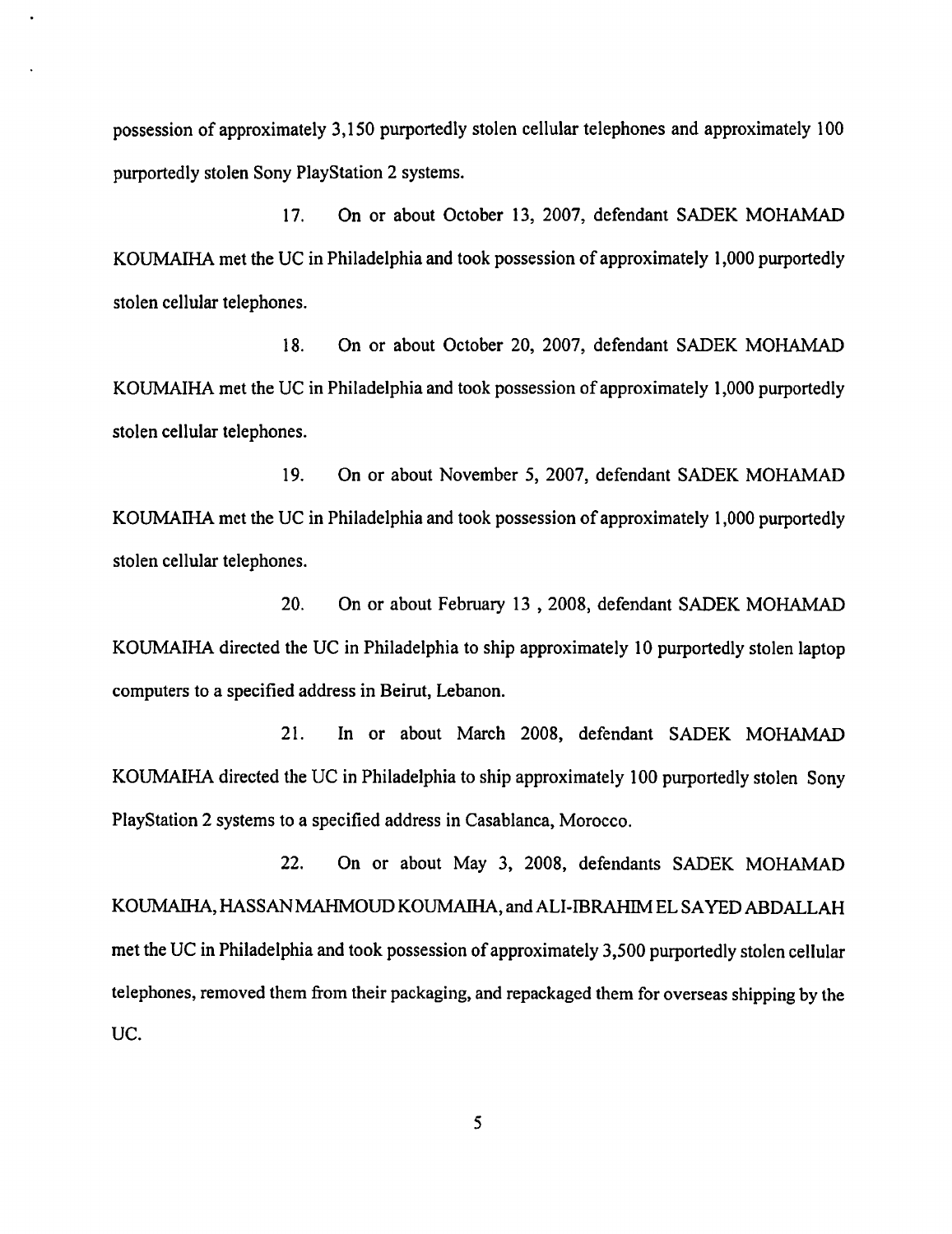23. On or about May 3, 2008, defendant SADEK MOHAMAD KOUMAIHA directed the UC in Philadelphia to ship approximately 3500 repackaged purportedly stolen cellular telephones to a specified address in the United Arab Emirates.

24. On or about November 1, 2008, defendants SADEK MOHAMAD KOUMAIHA, HASSAN MAHMOUD KOUMAIHA, and MOHAMAD MAJED met the UC in Philadelphia and took possession of approximately 4,105 purportedly stolen cellular telephones, removed 1,680 from their packaging, and repackaged them for overseas shipping by the UC.

25. On or about November 1,2008, defendants SADEK MOHAMAD KOUMAIHA, directed the UC in Philadelphia to ship 1,680 of the repackaged cellular telephones to a specified address in Hong Kong.

26. On or about November 1, 2008, defendants SADEK MOHAMAD KOUMAIHA, HASSAN MAHMOUD KOUMAIHA, and MOHAMAD MAJED took possession of approximately 2,425 purportedly stolen cellular telephones and transported them to Michigan.

27. On or about March 26, 2009, defendants SADEK MOHAMAD KOUMAIHA and MOHAMAD KASSEM SIBAI met the UC in Philadelphia and discussed their continued purchasing of stolen property. Defendant MOHAMAD KASSEM SIBAI stated, among other things, that he had been involved in all of defendant SADEK MOHAMAD KOUMAIHA's purchases of purportedly stolen property from the UC.

28. On or about September 16, 2009, defendants SADEK MOHAMAD KOUMAIHA met the UC in Philadelphia, and defendant KOUMAIHA advised the UC that he would travel to Philadelphia in mid-November to take possession of approximately 6,500 purportedly stolen cellular telephones.

All in violation of Title 18, United States Code, Section 371.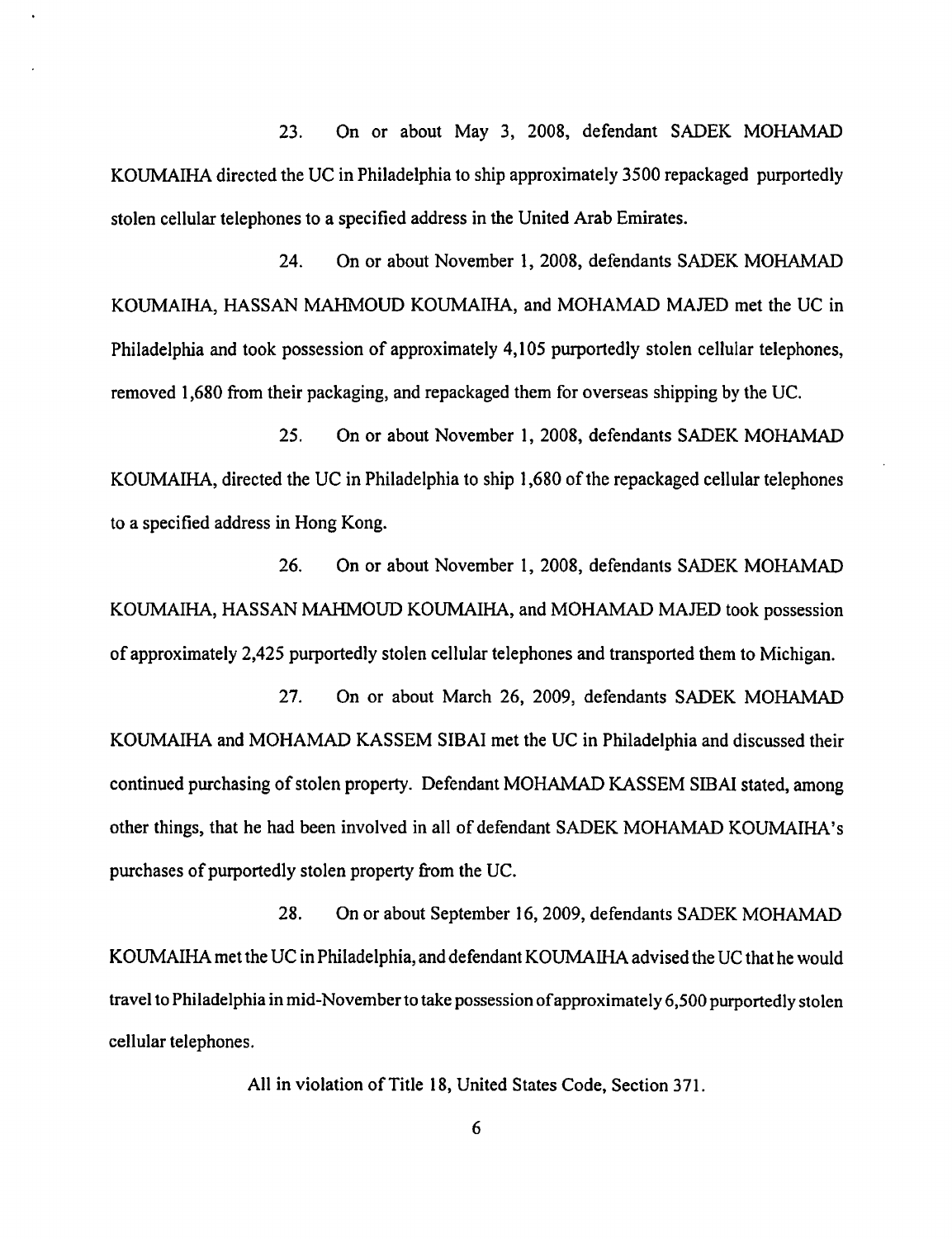# COUNTS TWO THROUGH TWENTY-TWO

# (Transportation of Stolen Goods)

# THE GRAND JURy FURTHER CHARGES THAT:

On or about each of the dates listed below (each date constituting a separate count of

this indictment), in Philadelphia, in the Eastern District of Pennsylvania and elsewhere, defendants

# SADEK MOHAMAD KOUMAIHA, MOHAMAD KASSEM SIBAI, HASSAN MAHMOUD KOUMAIHA, ALI-IBRAHIM EL SAYED ABDALLAH, MOHAMAD MAJED, and BILAL HUSSEIN HAMDEN, a/k/a "Billy,"

unlawfully transported in interstate and foreign commerce goods and merchandise with a value in excess of \$5,000, as described in the chart below, and aided and abetted and willfully caused the transportation of such goods and merchandise, knowing the goods and merchandise to have been stolen, converted and taken by fraud:

| <b>COUNT</b> | <b>DEFENDANTS</b>                                                                                                      | <b>DATE</b><br>(on or about) | <b>REPRESENTED</b><br><b>STOLEN</b><br><b>GOODS</b><br>${\bf (approx.)}$ | <b>PURCHASE</b><br>PRICE BY<br>DEFENDANT(S)<br>(approx.) |
|--------------|------------------------------------------------------------------------------------------------------------------------|------------------------------|--------------------------------------------------------------------------|----------------------------------------------------------|
| $\mathbf{2}$ | SADEK MOHAMAD KOUMAIHA<br>HASSAN MAHMOUD KOUMAIHA<br>BILAL HUSSEIN HAMDEN,<br>$a/k/a$ "Billy,"<br>MOHAMAD KASSEM SIBAI | February 1, 2007             | 835 cellular<br>telephones                                               | \$23,900                                                 |
| 3            | SADEK MOHAMAD KOUMAIHA<br>MOHAMAD KASSEM SIBAI                                                                         | February 28, 2007            | 1,160 cellular<br>telephones                                             | \$22,000                                                 |
| 4            | SADEK MOHAMAD KOUMAIHA<br>HASSAN MAHMOUD KOUMAIHA<br>MOHAMAD KASSEM SIBAI                                              | March 30, 2007               | 900 cellular<br>telephones                                               | \$33,000                                                 |
| 5            | SADEK MOHAMAD KOUMAIHA<br>MOHAMAD KASSEM SIBAI                                                                         | April 13, 2007               | 1,100 cellular<br>telephones                                             | \$33,000                                                 |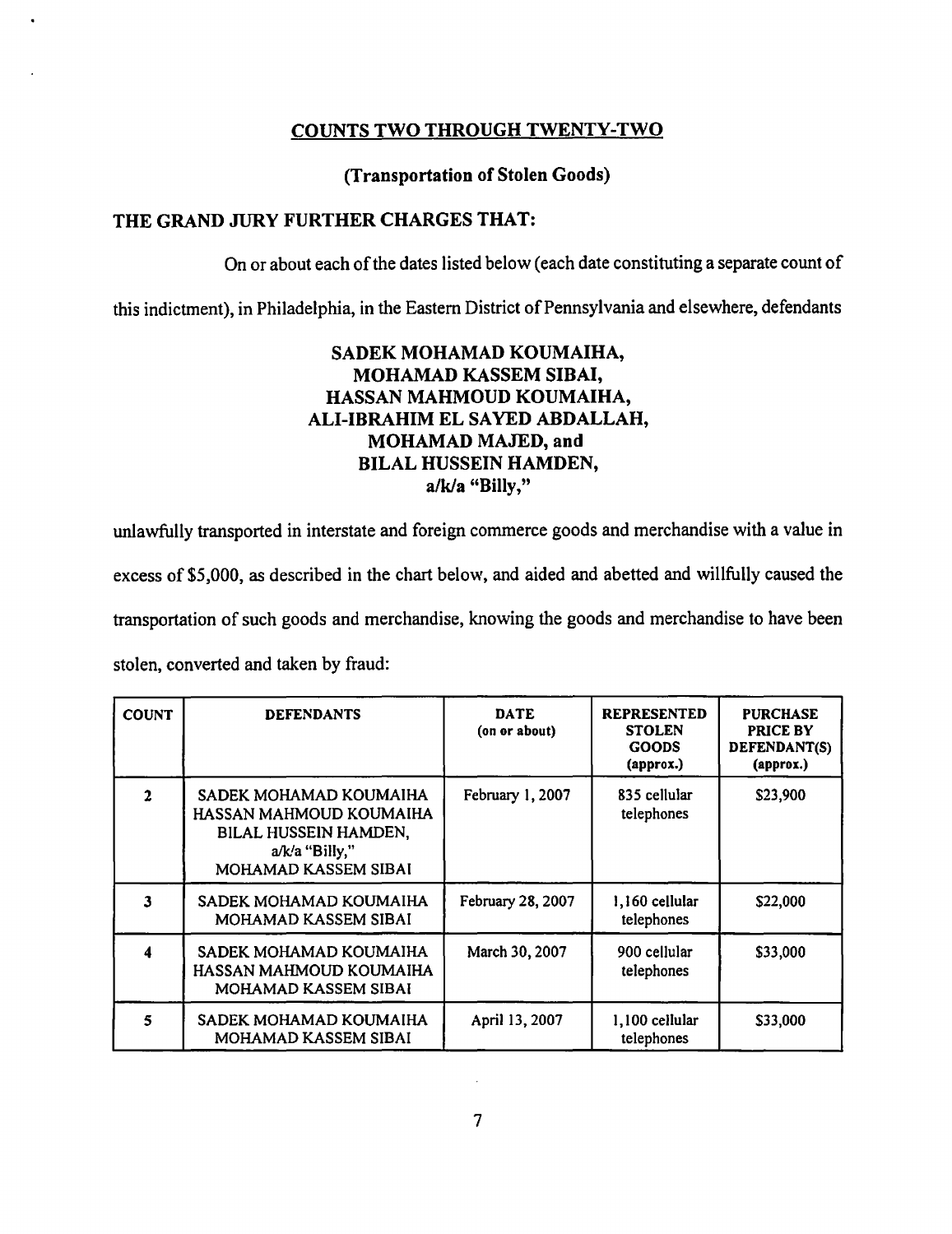| <b>COUNT</b>   | <b>DEFENDANTS</b>                                                         | <b>DATE</b><br>(on or about)<br>٠ | <b>REPRESENTED</b><br><b>STOLEN</b><br><b>GOODS</b><br>(approx.)                | <b>PURCHASE</b><br>PRICE BY<br>DEFENDANT(S)<br>(approx.) |
|----------------|---------------------------------------------------------------------------|-----------------------------------|---------------------------------------------------------------------------------|----------------------------------------------------------|
| 6              | SADEK MOHAMAD KOUMAIHA<br>HASSAN MAHMOUD KOUMAIHA<br>MOHAMAD KASSEM SIBAI | May 3, 2007                       | 1,500 cellular<br>telephones                                                    | \$24,500                                                 |
| $\overline{7}$ | SADEK MOHAMAD KOUMAIHA<br>MOHAMAD KASSEM SIBAI                            | May 19, 2007                      | 1,500 cellular<br>telephones                                                    | \$51,500                                                 |
| 8              | SADEK MOHAMAD KOUMAIHA<br>MOHAMAD KASSEM SIBAI                            | May 29, 2007                      | 1,000 cellular<br>telephones                                                    | \$16,000                                                 |
| 9              | SADEK MOHAMAD KOUMAIHA<br>MOHAMAD KASSEM SIBAI                            | June 26, 2007                     | 1,500 cellular<br>telephones                                                    | \$51,500                                                 |
| 10             | SADEK MOHAMAD KOUMAIHA<br>MOHAMAD KASSEM SIBAI                            | July 19, 2007                     | 1,000 cellular<br>telephones                                                    | \$28,000                                                 |
| 11             | SADEK MOHAMAD KOUMAIHA<br>MOHAMAD KASSEM SIBAI                            | August 11, 2007                   | 1,000 cellular<br>telephones                                                    | \$35,000                                                 |
| 12             | SADEK MOHAMAD KOUMAIHA<br>MOHAMAD KASSEM SIBAI                            | September 7, 2007                 | 1,000 cellular<br>telephones                                                    | \$21,000                                                 |
| 13             | SADEK MOHAMAD KOUMAIHA<br>MOHAMAD KASSEM SIBAI                            | September 22, 2007                | 2,000 cellular<br>telephones                                                    | \$56,000                                                 |
| 14             | SADEK MOHAMAD KOUMAIHA<br>MOHAMAD KASSEM SIBAI                            | September 27, 2007                | 1,000 cellular<br>telephones                                                    | \$35,000                                                 |
| 15             | SADEK MOHAMAD KOUMAIHA<br>HASSAN MAHMOUD KOUMAIHA<br>MOHAMAD KASSEM SIBAI | October 3, 2007                   | 3,150 cellular<br>telephones and<br>100 Sony<br><b>PlayStation 2</b><br>systems | \$87,200                                                 |
| 16             | SADEK MOHAMAD KOUMAIHA<br>MOHAMAD KASSEM SIBAI                            | October 13, 2007                  | 1,000 cellular<br>telephones                                                    | \$34,300                                                 |
| 17             | SADEK MOHAMAD KOUMAIHA<br>MOHAMAD KASSEM SIBAI                            | October 20, 2007                  | 1,000 cellular<br>telephones                                                    | \$21,000                                                 |
| 18             | SADEK MOHAMAD KOUMAIHA<br>MOHAMAD KASSEM SIBAI                            | November 5, 2007                  | 1,000 cellular<br>telephones                                                    | \$21,000                                                 |
| 19             | SADEK MOHAMAD KOUMAIHA<br>MOHAMAD KASSEM SIBAI                            | February 25, 2008                 | 10 laptop<br>computers                                                          | \$6,000                                                  |
| 20             | SADEK MOHAMAD KOUMAIHA<br>MOHAMAD KASSEM SIBAI                            | April 2, 2008                     | 100 Sony<br><b>PlayStation 2</b><br>systems                                     | \$8,500                                                  |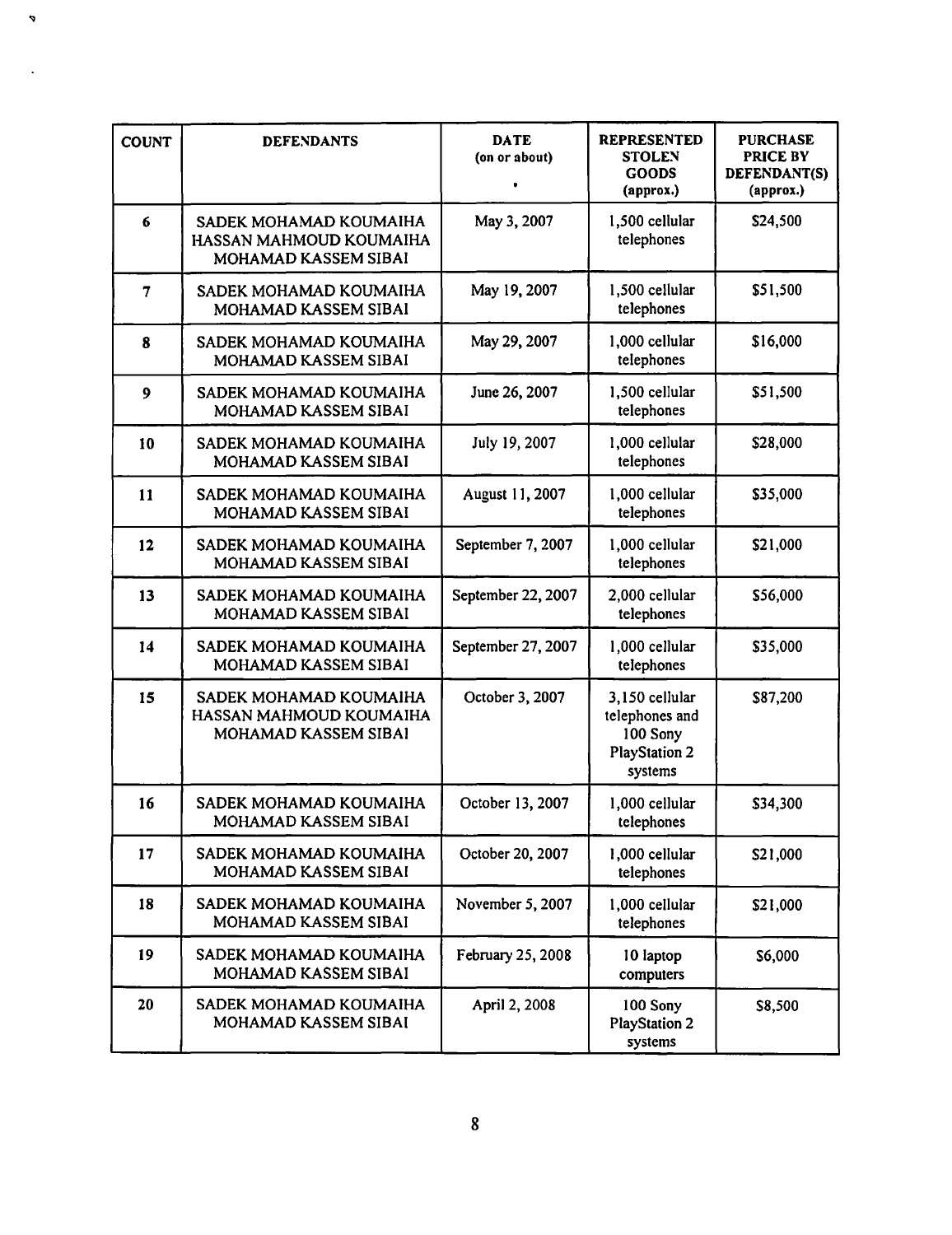| <b>COUNT</b>      | <b>DEFENDANTS</b>                                                                                                    | <b>DATE</b><br>(on or about) | <b>REPRESENTED</b><br><b>STOLEN</b><br><b>GOODS</b><br>(approx.) | <b>PURCHASE</b><br><b>PRICE BY</b><br>DEFENDANT(S)<br>(approx.) |
|-------------------|----------------------------------------------------------------------------------------------------------------------|------------------------------|------------------------------------------------------------------|-----------------------------------------------------------------|
| 21                | SADEK MOHAMAD KOUMAIHA<br>HASSAN MAHMOUD KOUMAIHA<br>ALI-IBRAHIM EL SAYED<br><b>ABDALLAH</b><br>MOHAMAD KASSEM SIBAI | May 3, 2008                  | 3,500 cellular<br>telephones                                     | \$80,500                                                        |
| $22 \overline{ }$ | SADEK MOHAMAD KOUMAIHA<br>HASSAN MAHMOUD KOUMAIHA<br><b>MOHAMAD MAJED</b><br>MOHAMAD KASSEM SIBAI                    | November 1, 2008             | 4,105 cellular<br>telephones                                     | \$80,095                                                        |

 $\mathcal{L}$ 

 $\ddot{\phantom{a}}$ 

In violation of Title 18, United States Code, Sections 2314, 21, and 2.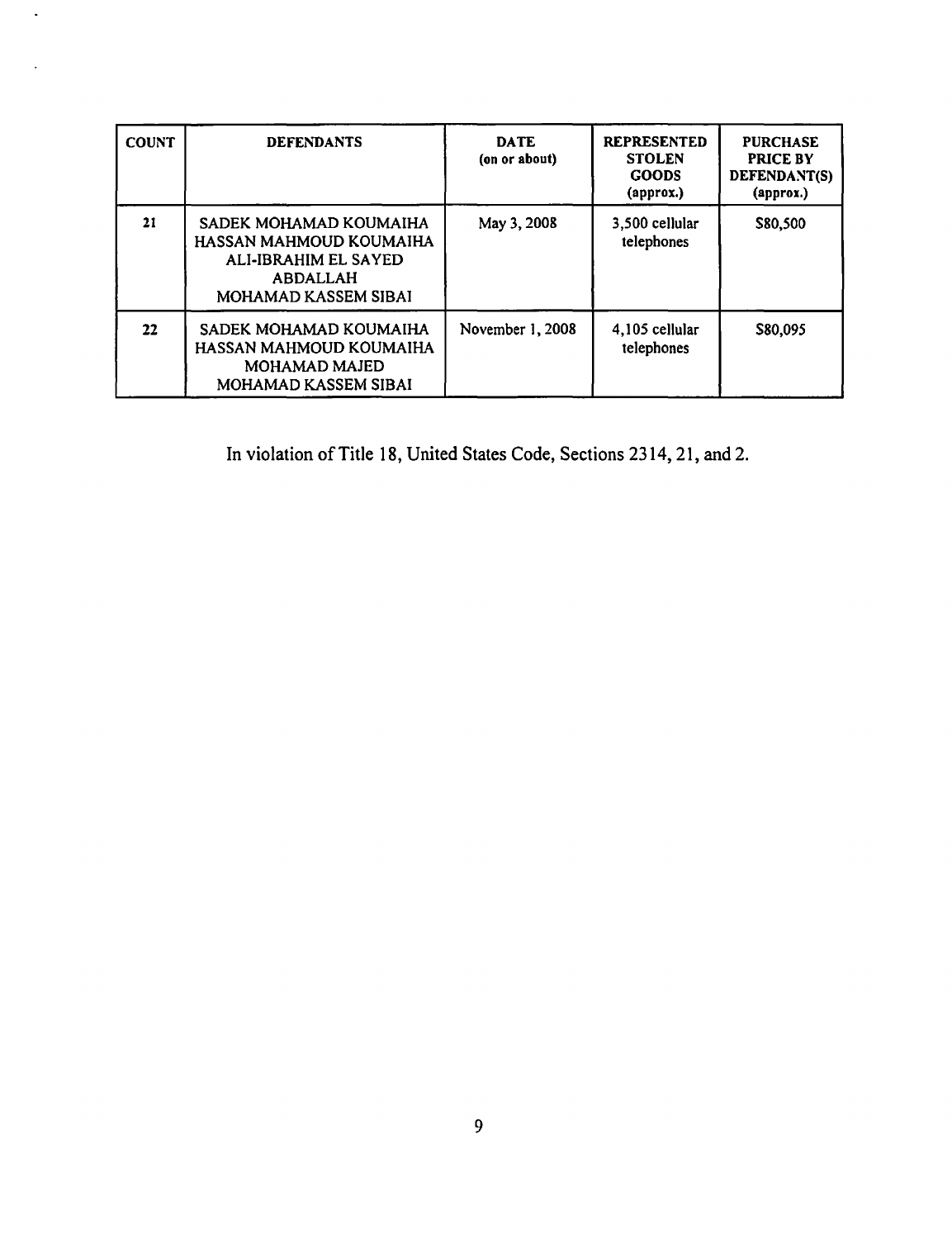#### COUNT TWENTY-THREE

#### (Conspiracy to Traffic in Counterfeit Goods)

#### THE GRAND JURY FURTHER CHARGES THAT:

1. From in or about June 2007 through in or about November 2009, in

Philadelphia, in the Eastern District of Pennsylvania and elsewhere, defendants

# SADEK MOHAMAD KOUMAIHA, MOHAMMAD KASSEM SIBAI, HASSAN MAHMOUD KOUMAIHA, and SHADY ANIS GHADBAN, a/k/a "Danny,"

conspired and agreed with others known and unknown to the grand jury to commit offenses against the United States, that is, to intentionally traffic in counterfeit goods and goods represented to be counterfeit, in violation of Title 18, United States Code, Sections 2320 and 21.

## MANNER AND MEANS

It was part of the conspiracy that:

2. Defendants SADEK MOHAMAD KOUMAIHA, MOHAMMAD KASSEM SIBAI, HASSAN MAHMOUD KOUMAIHA, and SHADY ANIS GHADBAN, a/k/a "Danny," and others known and unknown to the grand jury, participated in the purchase of several thousand dollars worth of counterfeit goods and/or goods represented to be counterfeit — namely, Nike<sup>®</sup> shoes and a variety of brands of cellular telephones — from a law enforcement officer acting in an undercover capacity ("the UC").

# OVERT ACTS

In furtherance of this conspiracy, defendants SADEK MOHAMAD KOUMAIHA, MOHAMMAD KASSEM SIBAI, HASSAN MAHMOUD KOUMAIHA, and SHADY ANIS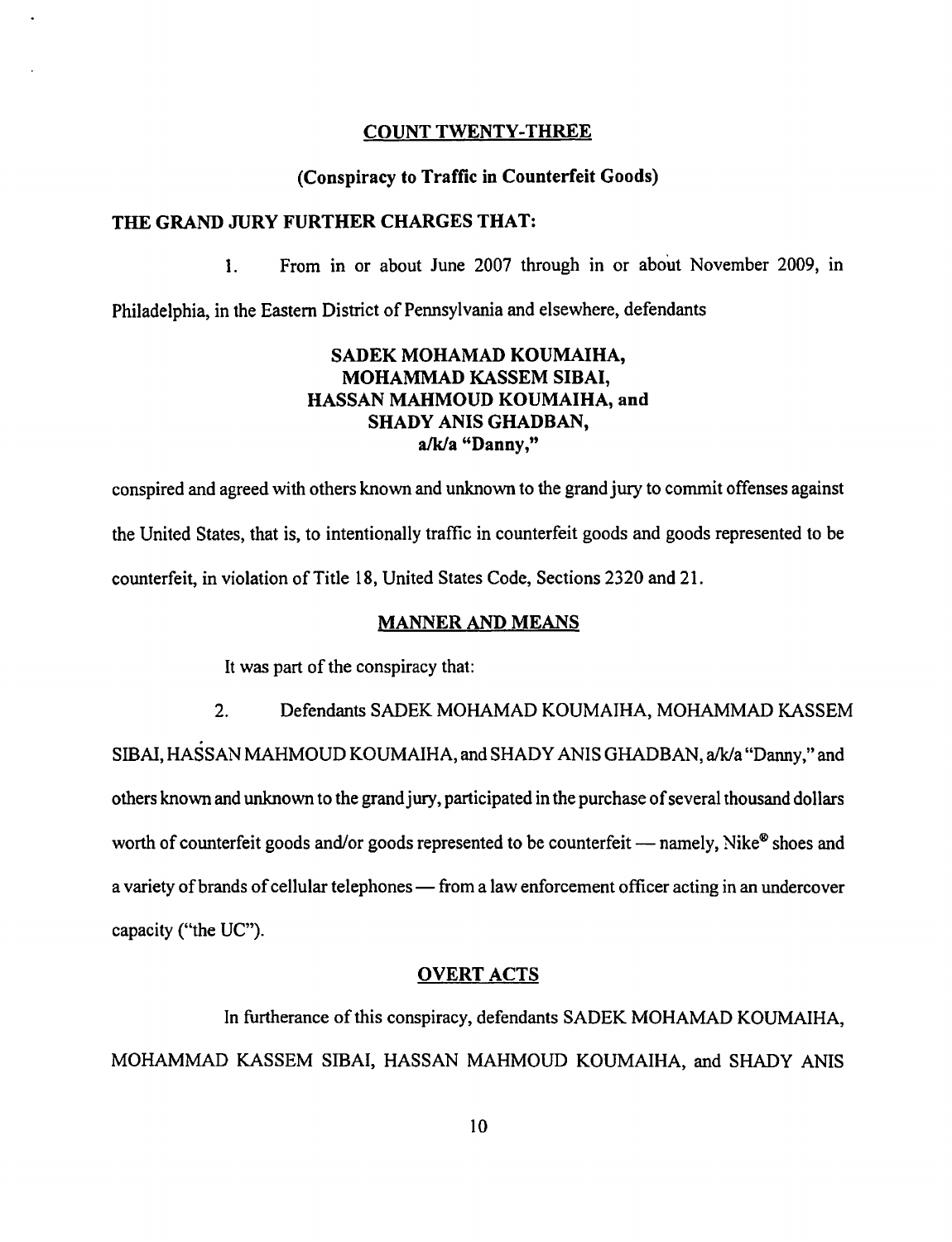GHADBAN, alk/a "Danny," and others known and unknown to the Grand Jury, committed the following overt acts in the Eastern District of Pennsylvania and elsewhere:

1. On or about June 27, 2007, defendant SADEK MOHAMAD KOUMAIHA met the UC in Philadelphia and took possession of approximately 590 pairs of counterfeit Nike® shoes.

2. On or about April 10, 2009, defendants SADEK MOHAMAD KOUMAIHA and MOHAMMAD KASSEM SIBAI met the UC in Philadelphia and took possession of approximately 1,100 pairs of counterfeit Nike® shoes.

3. On or about June 24, 2009, defendant MOHAMAD KASSEM SIBAl met the UC in Philadelphia and negotiated a deal whereby defendant SIBAI would send large quantities of counterfeit goods to the UC in Philadelphia as a way to obscure defendant SIBAI's connection to the counterfeit goods.

4. On or about August 15,2009, defendants MOHAMAD KASSEM SIBAl and SHADY ANIS GHADBAN, a/k/a "Danny," met the UC in Philadelphia and took possession of approximately 850 counterfeit cellular telephones (including Motorola, Nokia, Samsung, and BlackBerry brands) that defendant SIBAI had caused to be shipped to the UC.

5. On or about September 16, 2009, defendants SADEK MOHAMAD KOUMAlHA and HASSAN MAHMOUD KOUMAIHA met the UC in Philadelphia and took possession of approximately 1,000 pairs of counterfeit Nike® shoes.

All in violation of Title 18, United States Code, Section 371.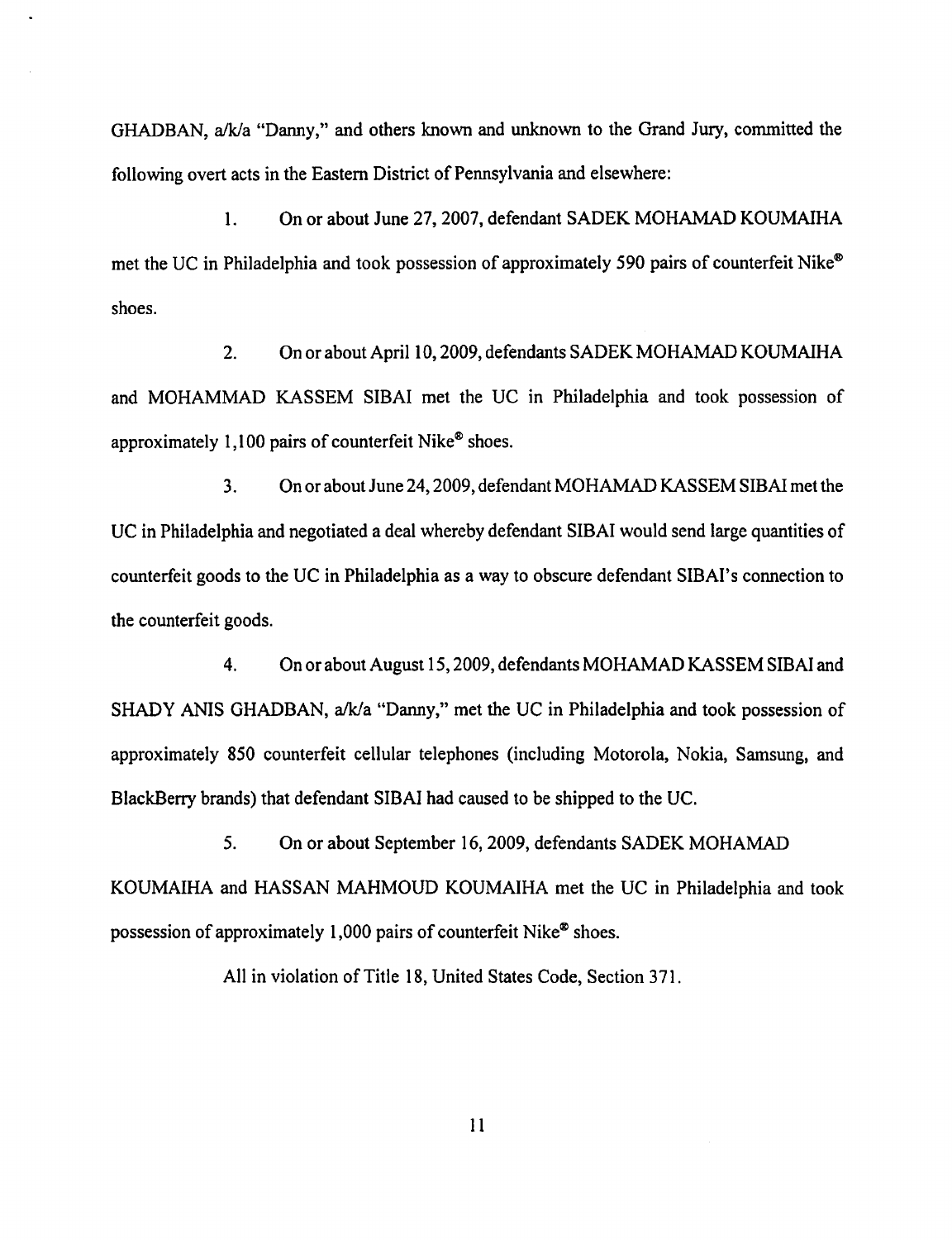## COUNTS TWENTY-FOUR THROUGH TWENTY-SEVEN

## (Trafficking in Counterfeit Goods)

# THE GRAND JURY FURTHER CHARGES THAT:

On or about each of the dates listed below (each date constituting a separate count of this indictment), in Philadelphia, in the Eastern District of Pennsylvania and elsewhere, defendants

# SADEK MOHAMAD KOUMAIHA, MOHAMAD KASSEM SIBAI, HASSAN MAHMOUD KOUMAIHA, and SHADY ANIS GHADBAN, a/k/a "Danny,"

intentionally trafficked and attempted to traffic in goods, and aided and abetted the trafficking of such goods, specifically, Nike<sup>®</sup> shoes and a variety of brands of cellular telephones, as described below, which were counterfeit and represented to be counterfeit, and knowingly used on and in connection with such goods counterfeit marks, that is spurious marks identical to and substantially indistinguishable from the shape and imprints found on genuine Nike® shoes and cellular telephones (including Motorola, Nokia, Samsung, and BlackBerry brands), which marks were in use and were registered for those products by that company on the principal register of the United States Patent and Trademark Office, the use of which counterfeit marks was likely to cause confusion, to cause mistake and to deceive: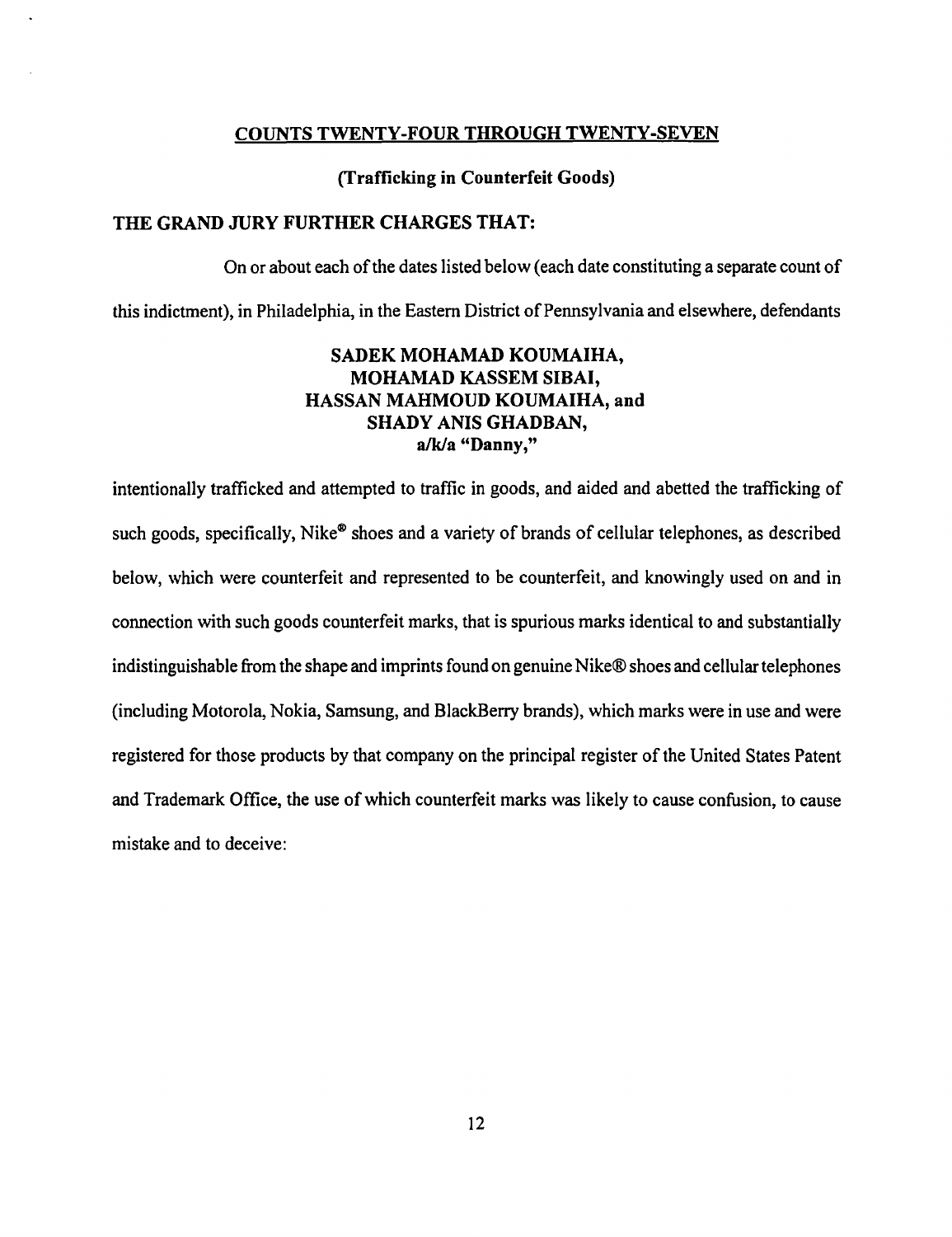| <b>COUNT</b> | DEFENDANT(S)                                                 | <b>DATE</b><br>(on or about) | <b>COUNTERFEIT GOODS</b><br>(approx.)                                                        |
|--------------|--------------------------------------------------------------|------------------------------|----------------------------------------------------------------------------------------------|
| 24           | SADEK MOHAMAD KOUMAIHA                                       | June 26, 2007                | 590 pairs of Nike® shoes                                                                     |
| 25           | SADEK MOHAMAD KOUMAIHA<br><b>MOHAMAD KASSEM SIBAI</b>        | April 10, 2009               | 1,100 pairs of Nike® shoes                                                                   |
| 26           | MOHAMAD KASSEM SIBAI<br>SHADY ANIS GHADBAN,<br>a/k/a "Danny" | August 15, 2009              | 850 cellular telephones<br>(including Motorola, Nokia,<br>Samsung, and BlackBerry<br>brands) |
| 27           | SADEK MOHAMAD KOUMAIHA<br>HASSAN MAHMOUD KOUMAIHA            | September 16, 2009           | 1,000 pairs of Nike® shoes                                                                   |

 $\hat{\mathcal{L}}$ 

In violation of Title 18, United States Code, Sections 2320(a), 21, and 2.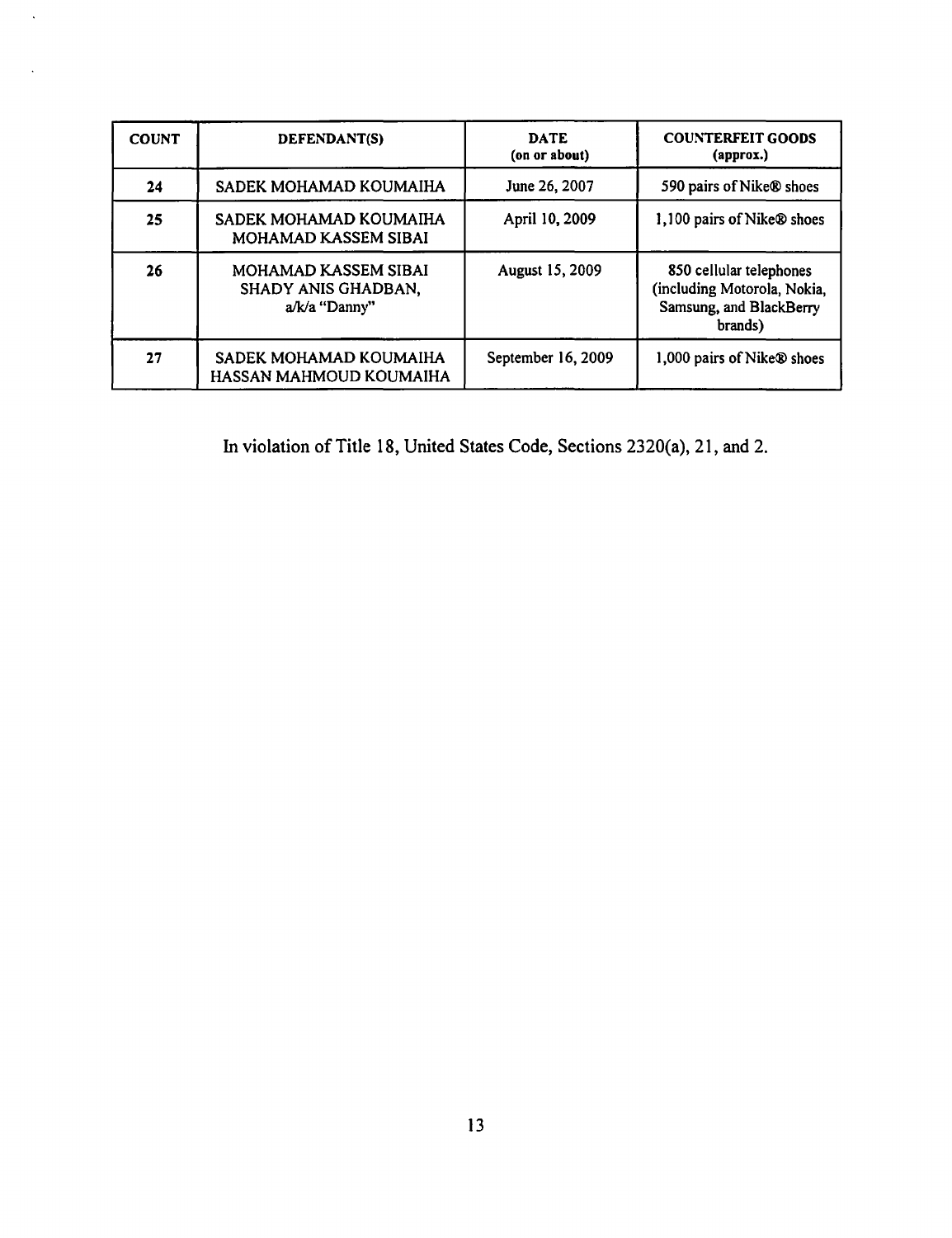## COUNTS TWENTY-EIGHT THROUGH TWENTY-NINE

#### (False Statements to Government Officials)

## THE GRAND JURY FURTHER CHARGES THAT:

On or about each of the dates listed below (each date constituting a separate count of this indictment), in Philadelphia, in the Eastern District of Pennsylvania and elsewhere, defendant

## SADEK MOHAMAD KOUMAIHA

in a matter within the jurisdiction of the Department of Commerce, an agency of the executive branch of the United States, knowingly and willfully falsified, concealed, and covered up material facts by trick, scheme, and device, and made materially, false, fictitious, and fraudulent statements and representations, and made and used false writings and documents knowing the same to contain materially false, fictitious, and fraudulent statement and entry, and willfully caused another to do the same, that is, as described in the chart below, defendant KOUMAIHA caused others, including a law enforcement officer acting in an undercover capacity (the "UC"), to submit materially false information to the Department of Commerce in the requisite Shipper's Export Declaration ("SED") that accompanied the following exports from the United States:

| Count | Date<br>(on or about) | <b>Items Shipped</b>                                                             | <b>False Value</b><br>on SED | Purchase<br>Price paid<br>by<br>Defendant | Actual<br><b>Retail Value</b><br>(approx.) |
|-------|-----------------------|----------------------------------------------------------------------------------|------------------------------|-------------------------------------------|--------------------------------------------|
| 28    | April 2, 2008         | 100 Sony PlayStation 2<br>systems (falsely described<br>on SED as "refurbished") | \$4,750                      | \$8,500                                   | \$12,999                                   |
| 29    | May 3, 2008           | 3,000 cellular telephones<br>(falsely described on SED<br>as "refurbished")      | \$42,000                     | \$77,050                                  | \$104,000                                  |

In violation of Title 18, United States Code, Sections 1001 and 2.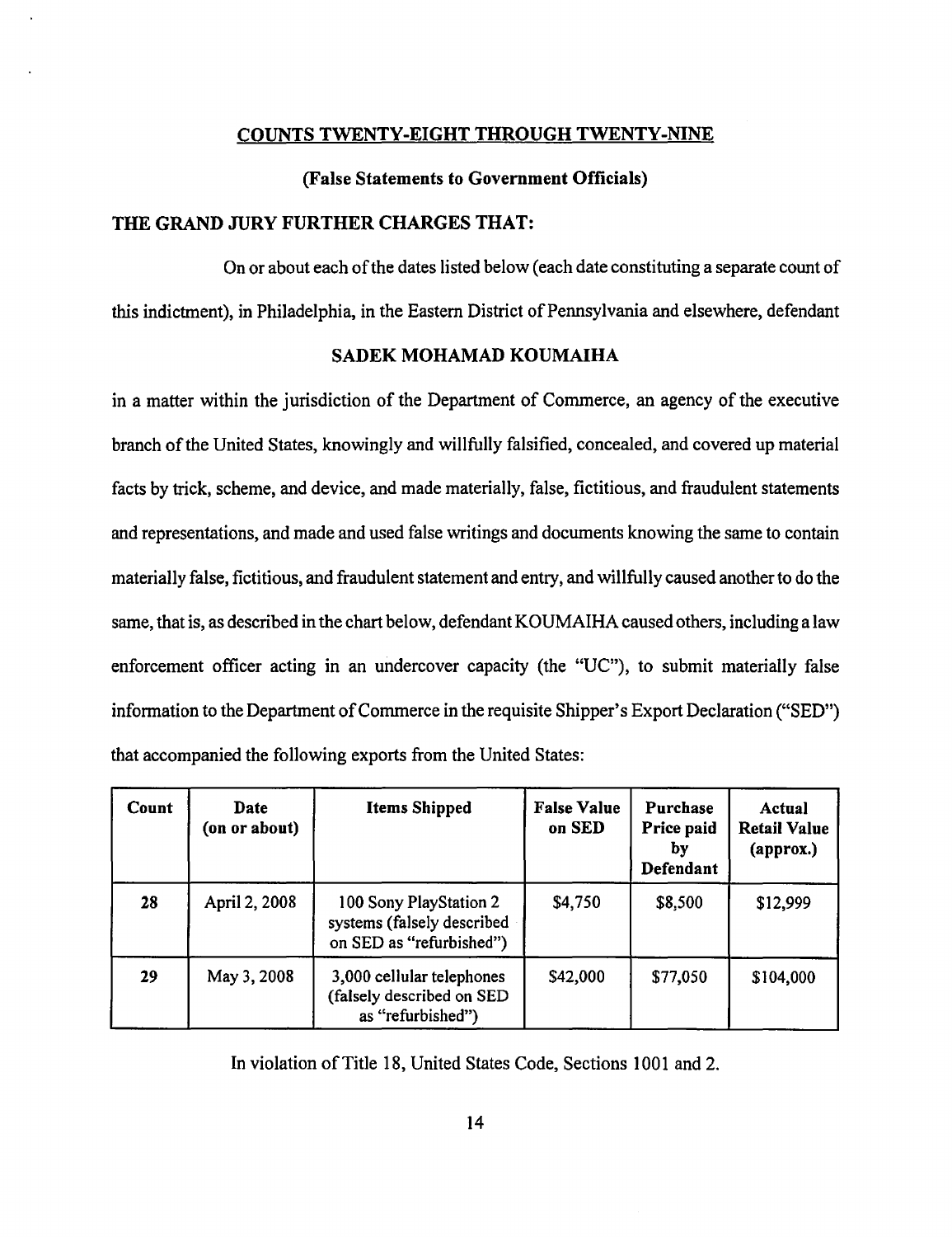## COUNT THIRTY

# (Conspiracy to Conduct an Unlicensed Money Transmitting Business) THE GRAND JURY FURTHER CHARGES THAT:

1. From in or about April 2008 through in or about November 2009, in Philadelphia, in the Eastern District of Pennsylvania and elsewhere, defendants

# SADEK MOHAMAD KOUMAIHA and MOHAMAD KASSEM SIBAI

conspired and agreed with others known and unknown to the grand jury to commit offenses against the United States, that is, to knowingly conduct, control, manage, supervise, direct and own part and all of an unlicensed money transmitting business, which business affected interstate and foreign commerce, that is, (a) a business operated without an appropriate money transmitting license in a state where such operation is punishable as a misdemeanor or a felony under state law, that is, the State of Michigan and the Commonwealth of Pennsylvania, (b) a business required to register with the Financial Crimes Enforcement Network ("FinCEN"), an agency of the United States government, pursuant to Section 5330 of Title 31, United States Code, and (c) a business that otherwise involves the transportation and transmission of funds that are known to the defendants to have been derived from criminal offenses and are intended to be used to promote and support unlawful activity, in violation of Title 18, United State Code, Section 1960.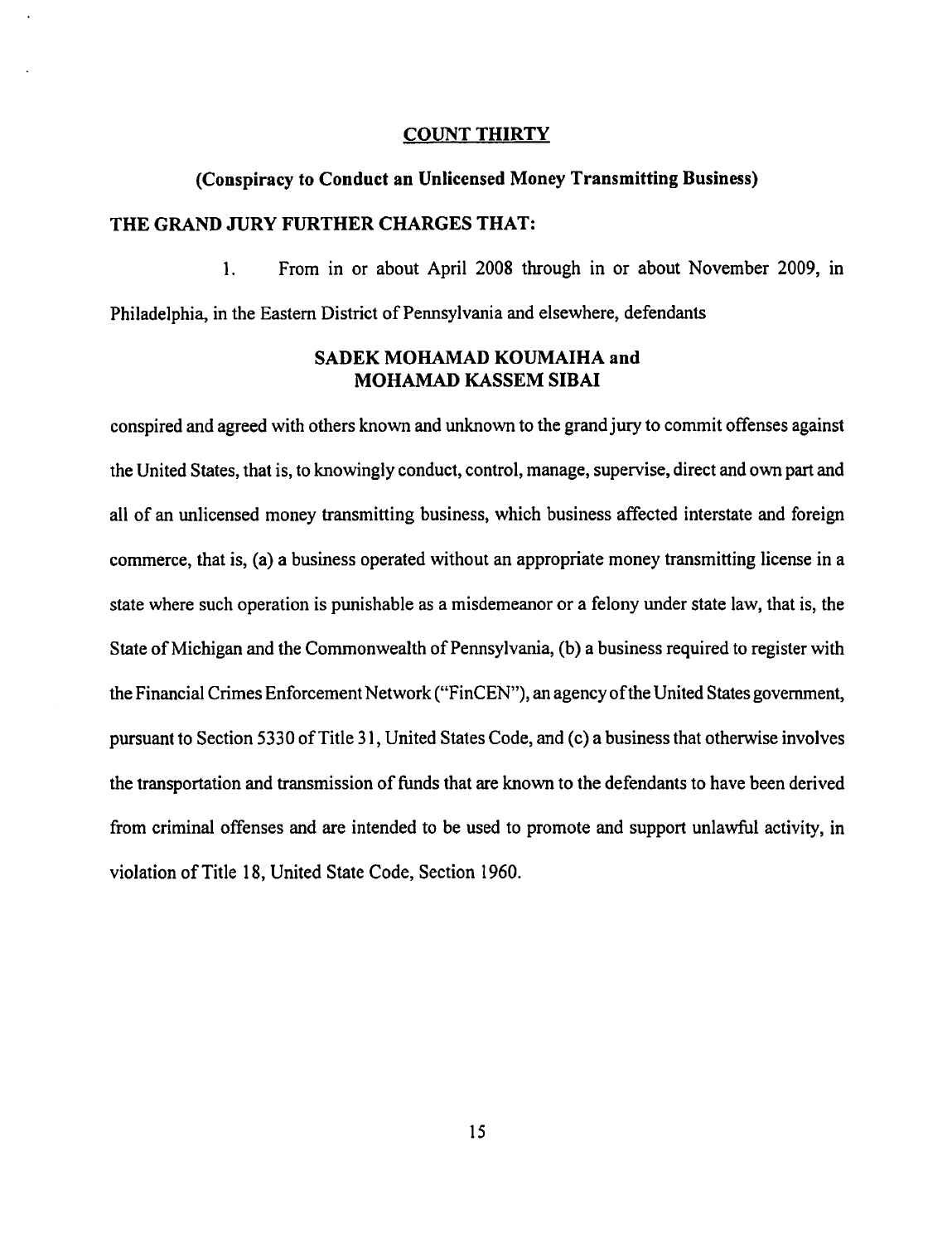2. At all times material to this indictment, defendants SADEK MOHAMAD KOUMAIHA and MOHAMAD KASSEM SIBAI resided in the State of Michigan.

#### MANNER AND MEANS

It was part of the conspiracy that:

3. Defendants SADEK MOHAMAD KOUMAlHA and MOHAMAD KASSEM SIBAI took possession of cash from a law enforcement officer acting in an undercover capacity (the "UC") for the purpose of transporting, transmitting, and transferring those funds to a bank account outside the United States. The UC clarified that the cash represented the profits from his illegal businesses, including the interstate transportation of stolen goods and trafficking in counterfeit goods.

4. Defendant MOHAMAD KASSEM SIBAI advised the UC that the defendants could transport, transmit, and transfer to the UC's foreign bank account approximately \$250,000 per transaction. In further support of this assertion, on or about June 24, 2009, defendant SIBAI told the UC that he transported approximately \$100,000 cash every two weeks for a customer in New York.

S. The defendants were responsible for the successful transportation, transmission, and transfer of a total of approximately \$200,000 from Philadelphia to the foreign bank account designated by the UC. For each transaction, the UC paid a commission to the defendants (approximately 10% - 15% of the amount transported, transmitted, and transferred).

6. Defendants SADEKMOHAMAD KOUMAIHA and MOHAMAD KASSEM SIBAI did not register this money transmitting business with the United States government and did not obtain a license from the State of Michigan or the Commonwealth of Pennsylvania to operate this money transmitting business.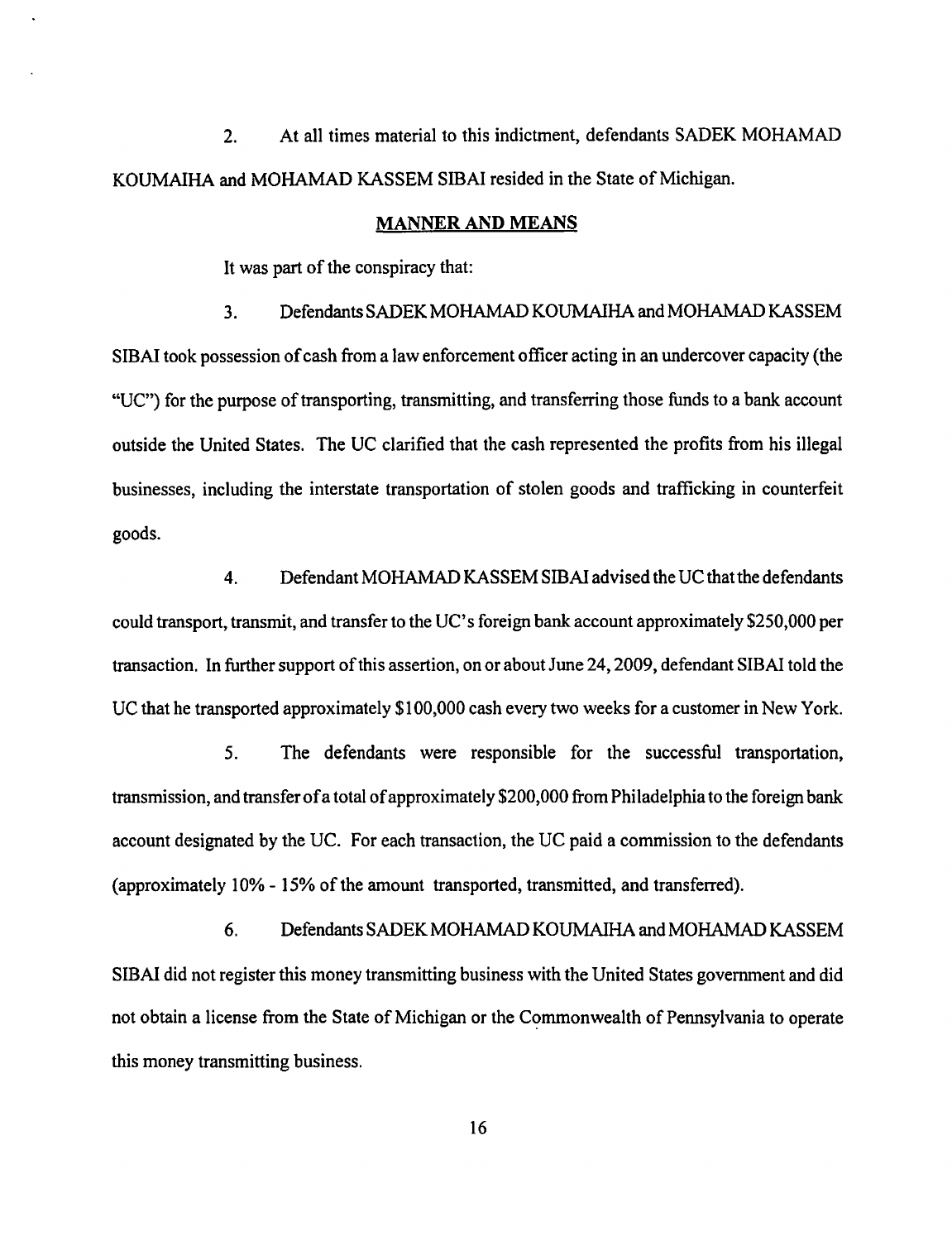#### OVERT ACTS

In furtherance ofthe conspiracy, defendants SADEK MOHAMAD KOUMAIHA and MOHAMAD KASSEM SIBAI, and others known and unknown to the grand jury, committed the following overt acts in the Eastern District of Pennsylvania and elsewhere:

1. On or about April 18, 2008, after taking possession of approximately \$S7,SOO in cash from the UC in Philadelphia, defendant SADEK MOHAMAD KOUMAIHA agreed to transport, transmit, and transfer approximately \$SO,OOO to a foreign bank. account that the UC designated.

2. On or about July 10,2008, after taking possession of approximately \$S5,000 in cash from the UC, which the UC had brought to Chicago from Philadelphia, defendant SADEK MOHAMAD KOUMAIHA agreed to transport, transmit, and transfer approximately \$50,000 to a foreign bank account that the UC designated.

3. On or about April 10, 2009, after taking possession of approximately \$55,000 in cash from the UC in Philadelphia, defendants SADEK MOHAMAD KOUMAIHA and MOHAMAD KASSEM SIBAI agreed to transport, transmit, and transfer approximately \$50,000 to a foreign bank account that the UC designated.

4. On or about July 23, 2009, after taking possession of approximately \$55,000 in cash from the UC in Philadelphia, defendant MOHAMAD KASSEM SIBAI agreed to transport, transmit, and transfer approximately \$50,000 to a foreign bank account that the UC designated.

All in violation of Title 18, United States Code, Section 371.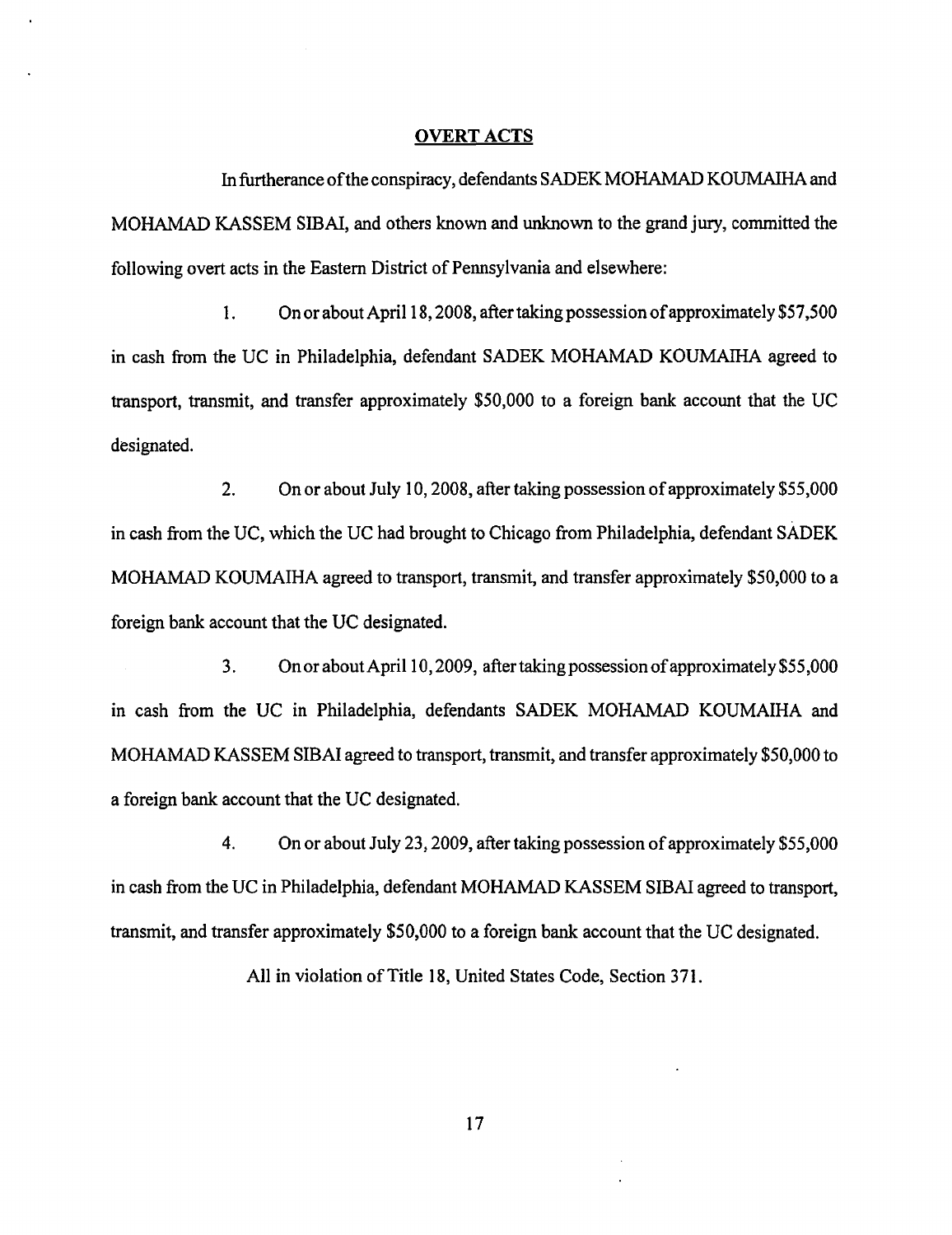#### COUNT THIRTY-ONE

#### (Conducting an Unlicensed Money Transmitting Business)

## THE GRAND JURY FURTHER CHARGES THAT:

1. Paragraphs Two through Six, and Overt Acts One through Four, of Count Thirty are realleged here.

2. From at least in or about April 2008 through in and about November 2009, in the Eastern District of Pennsylvania and elsewhere, defendants

# SADEK MOHAMAD KOUMAIHA and MOHAMAD KASSEM SIBAI

knowingly conducted, controlled, managed, supervised, directed and owned part and all of an unlicensed money transmitting business, and aided and abetted the conduct, control, management, supervision, direction and ownership of such a money transmitting business, which business affected interstate and foreign commerce, that is, (a) a business operated without an appropriate money transmitting license in a state where such operation is punishable as a misdemeanor or a felony under state law, that is, the State of Michigan and the Commonwealth of Pennsylvania, (b) a business required to register with the Financial Crimes Enforcement Network ("FinCEN"), an agency of the United States government, pursuant to Section 5330 of Title 31, United States Code, and (c) a business that otherwise involves the transportation and transmission of funds that are known to the defendants to have been derived from criminal offenses and are intended to be used to promote and support unlawful activity.

In violation of Title 18, United State Code, Sections 1960 and 2.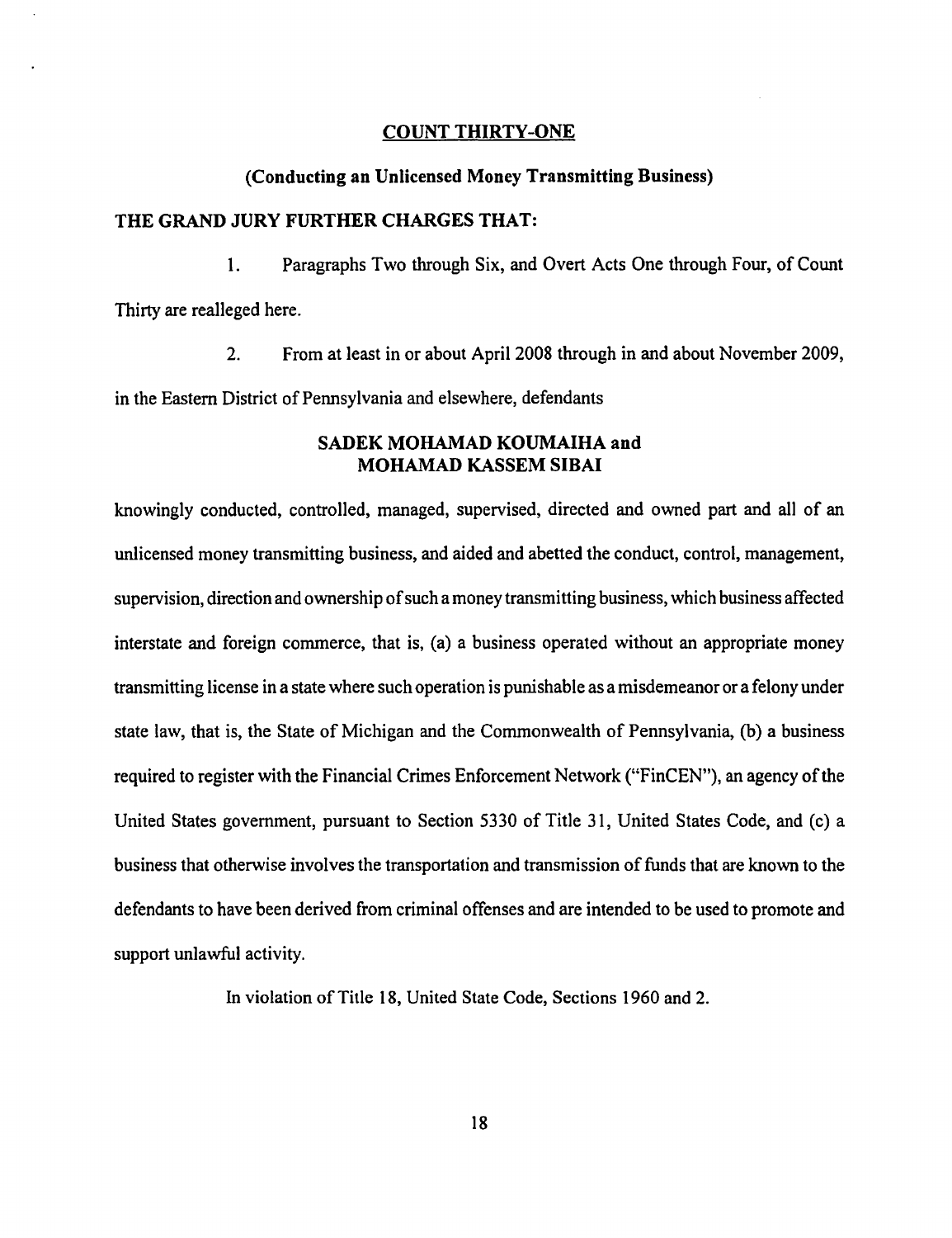#### COUNT THIRTY-TWO

#### (Conspiracy to Make False Statements to Government Officials)

#### THE GRAND JURY FURTHER CHARGES THAT:

1. From at least in or about July 2009 through and including in or about November 2009, in the Eastern District of Pennsylvania and elsewhere, defendants

# MOHAMAD KASSEM SIBAI and SHADY ANIS GHADBAN, a/k/a "Danny,"

conspired and agreed with others known and unknown to the grand jury to commit offenses against the United States, that is, in a matter within the jurisdiction of the Social Security Administration, an agency of the executive branch of the United States, to knowingly and willfully falsify, conceal, and cover up material facts by trick, scheme, and device, and make materially, false, fictitious, and fraudulent statements and representations, and make and use false writings and documents knowing the same to contain materially false, fictitious, and fraudulent statement and entry, in violation of Title 18, United States Code, Section 1001.

## MANNER AND MEANS

2. It was part of the conspiracy that defendants MOHAMAD KASSEM SIBAI and SHADY ANIS GHADBAN, a/k/a "Danny," and others known and unknown to the grand jury, took steps to submit materially false information to the Social Security Administration and acquire social security numbers for false identities and cards bearing those numbers.

#### OVERT ACTS

In furtherance of this conspiracy, defendants MOHAMAD KASSEM SIBAI and SHADY ANIS GHADBAN, a/k/a "Danny," and others known and unknown to the grand jury,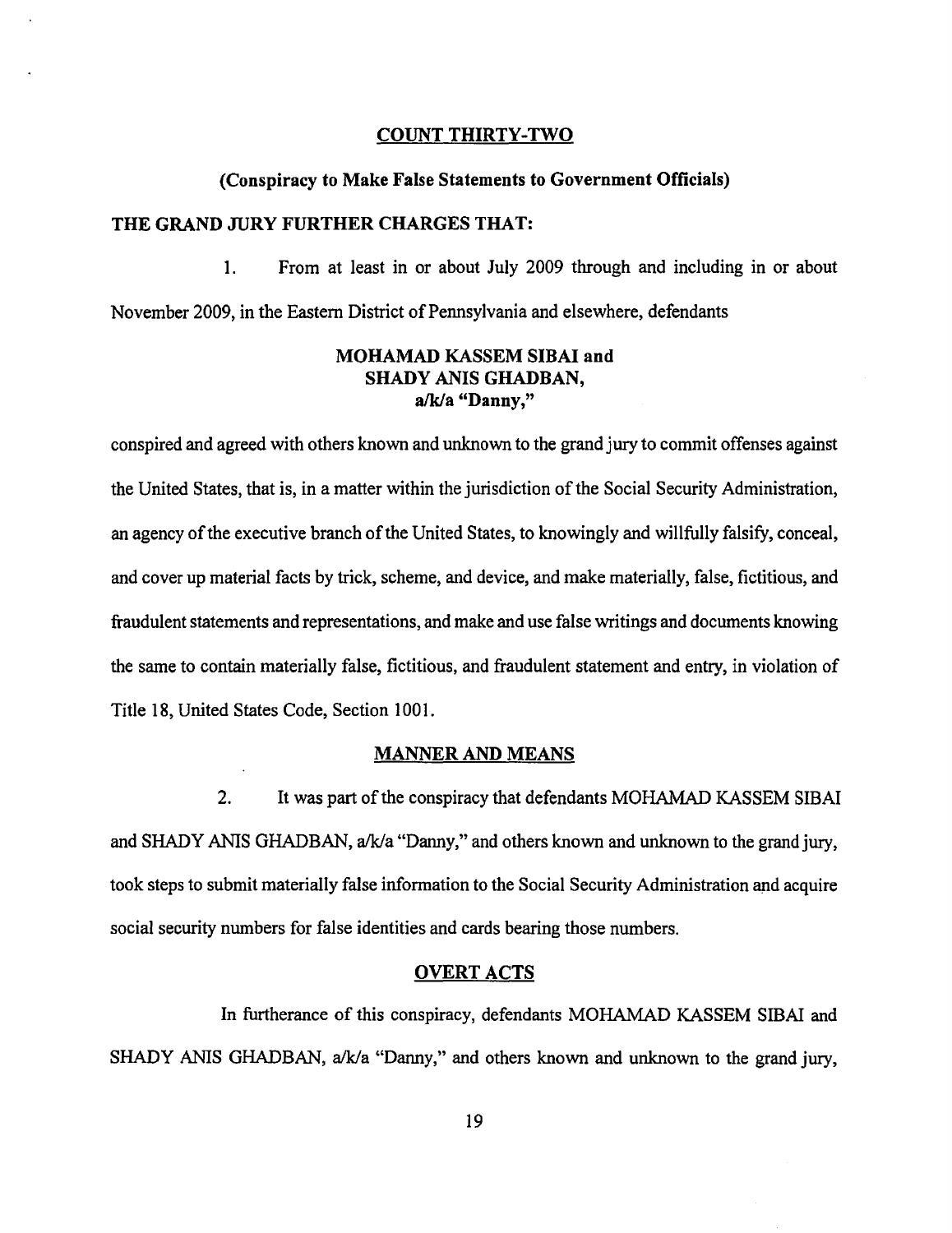committed the following overt acts in the Eastern District of Pennsylvania and elsewhere:

1. On or about July 21, 2009, defendant MOHAMAD KASSEM SIBAI traveled to Philadelphia and explained to a law enforcement officer acting in an undercover capacity (the "UC") that the conspirators would be very interested in obtaining fraudulent driver's licenses and social security cards from the UC.

2. On or about November 5, 2009, defendants MOHAMAD KASSEM SIBAI and SHADY ANIS GHADBAN, a/k/a "Danny," traveled to Philadelphia and delivered to the UC applications for social security cards containing materially false information.

All in violation of Title 18, United States Code, Section 371.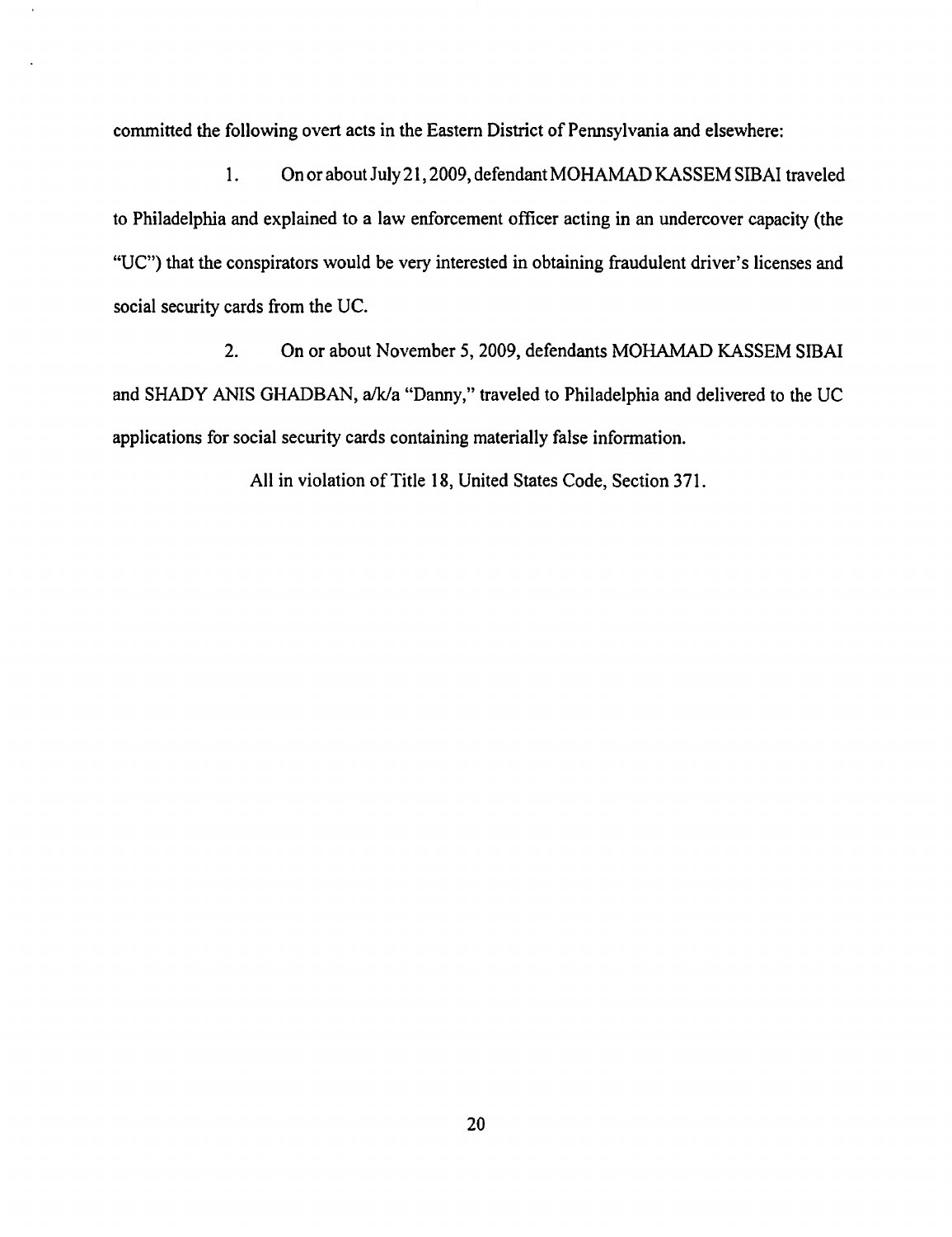# COUNT THIRTY -THREE

#### (Conspiracy to Commit Visa Fraud)

#### THE GRAND JURY FURTHER CHARGES THAT:

1. From in or about July 2009 through and including in or about November 2009,

in the Eastern District of Pennsylvania and elsewhere, defendants

# MOHAMAD KASSEM SIBAI and ALI KASSEM EL-SIBAI

conspired and agreed with others known and unknown to the grand jury to commit offenses against the United States, that is, to use, attempt to use, possess, obtain, accept, and receive a visa and other documents prescribed by statute and regulation for entry into and as evidence of authorized stay in the United States, knowing it to be forged, counterfeited, altered, and falsely made, and to have been procured by means of any false claim and statement, and to have been otherwise procured by fraud and unlawfully obtained, in violation of Title 18, United States Code, Section 1546.

#### MANNER AND MEANS

2. At all times material to this indictment, defendant ALI KASSEM EL-SIBAI was a citizen of Lebanon and did not have lawful immigration status in the United States.

3. It was part of the conspiracy that defendants MOHAMAD KASSEM SIBAI and ALI KASSEM EL-SIBAI , and others known and unknown to the grand jury, paid approximately \$5,000 cash to a law enforcement officer acting in an undercover capacity (the "UC") in exchange for a tourist visa, which the UC represented to be procured by fraudulent means and which authorized entry into the United States by defendant ALI KASSEM EL-SIBAI.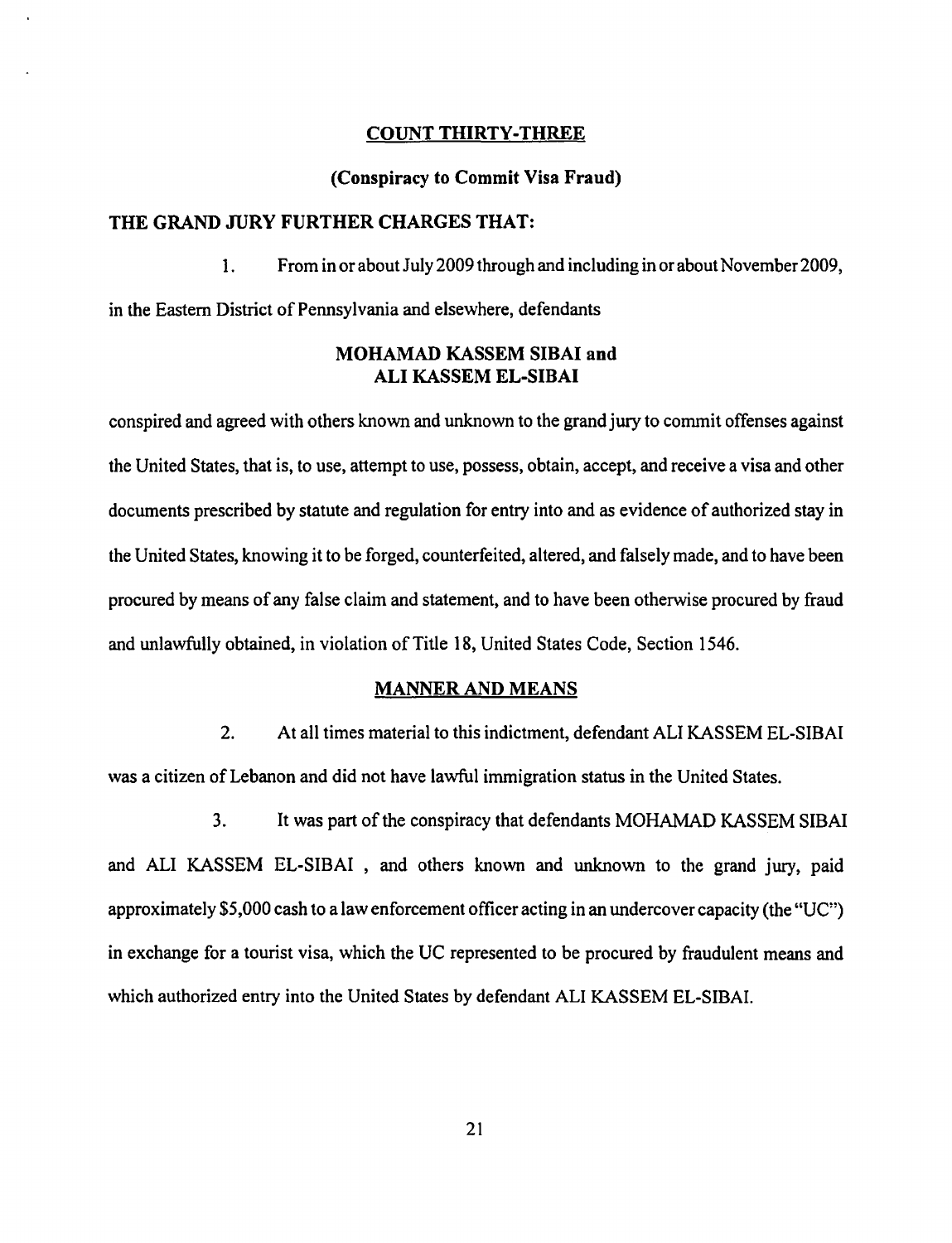#### OVERT ACTS

In furtherance ofthis conspiracy, defendants MOHAMAD KASSEM SIBAI and ALI KASSEM EL-SIBAI, and others known and unknown to the grand jury, committed the following overt acts in the Eastern District of Pennsylvania and elsewhere:

1. On or about August 15, 2009, defendant MOHAMAD KASSEM SIBAI traveled to Philadelphia and delivered a copy of defendant ALI KASSEM EL-SIBAI's Lebanese passport to the UC in furtherance of the conspirators' scheme to obtain a tourist visa permitting defendant ALI KASSEM EL-SIBAI to enter the United States.

2. On or about October 28, 2009, defendant MOHAMAD KASSEM SIBAI traveled to Philadelphia and delivered approximately \$5,000 cash to the UC.

3. On or about November 6, 2009, defendant MOHAMAD KASSEM SIBAI, defendant ALI KASSEM EL-SIBAI, and the UC participated in a conference call where defendant MOHAMAD KASSEM SIBAI and ALI KASSEM EL-SIBAI discussed the illegal procurement of the visa for defendant ALI KASSEM EL-SIBAI by the UC.

All in violation of Title 18, United States Code, Section 371.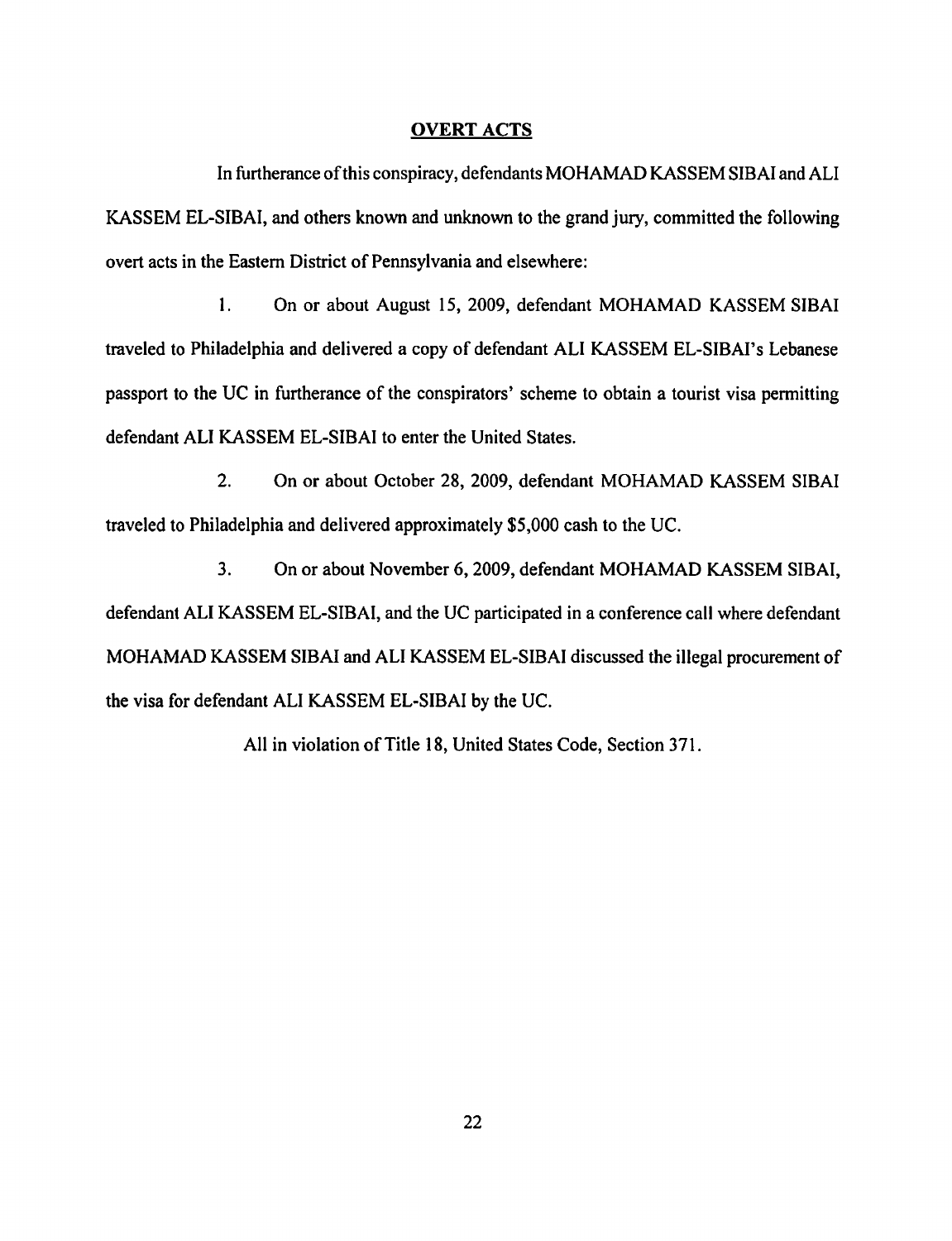#### NOTICE OF FORFEITURE

#### THE GRAND JURY FURTHER CHARGES THAT:

1. As a result of the violations of Title 18, United States Code, Sections 371,

1960,2314, and 2320 set forth in this Indictment, defendants

# SADEK MOHAMAD KOUMAIHA, MOHAMAD KASSEM SIBAI, HASSAN MAHMOUD KOUMAIHA, ALI-IBRAHIM EL SAYED ABDALLAH, MOHAMAD MAJED, BILAL HUSSEIN HAMDEN,  $a/k/a$  "Billy," and SHADY ANIS GHADBAN, a/k/a "Danny," ALI KASSEM EL-SIBAI

shall forfeit to the United States of America

- (a) Any property, real or personal, which constitutes or is derived from proceeds traceable to any offence constituting "specified unlawful activity," Le., transportation of stolen goods, or a conspiracy to commit such offense, including but not limited to:
	- 1) the sum of \$1,000,000 U.S. currency (forfeiture money judgment).
	- (b) Any article, the making or trafficking of which is, prohibited under

section 2320 of Title 18; any property used, or intended to be used, in any manner or part of commit or facilitate, the commission of an offense under section 2320 of Title 18; and any property constituting or derived from any proceeds obtained directly or indirectly as a result of the commission of an offense under section 2320 of Title 18, including but not limited to:

> 1) the sum of \$150,000 U.S. currency (forfeiture money judgment);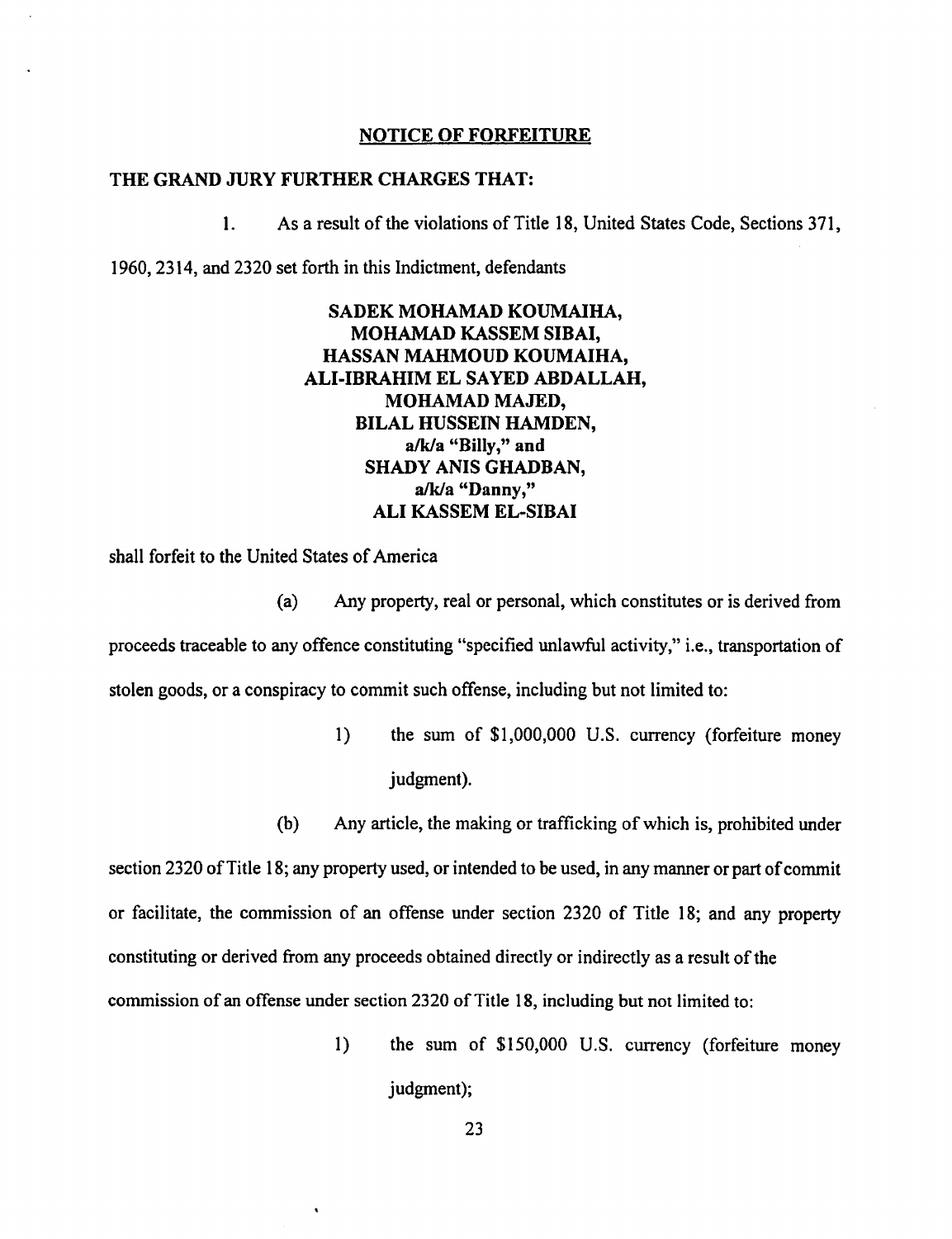- 2) 2,690 pairs of counterfeit Nike shoes;
- 3) 850 counterfeit cellular phones, including Motorola, Nokia, Samsung and Blackberry brands.

(c) Any property, real or personal, involved in an offense under Title 18, United States Code, Section 1960, or any property traceable to such property, including but not limited to:

- 1) the sum of \$222,500 U.S. currency (forfeiture money judgment); and
- 2) funds in Mobile Planet Limited accounts # 411408701838 and # 817229172838 in HSBC Bank, Hong Kong.

2. If any of the property subject to forfeiture, as a result of any act or omission of the defendants:

- (a) cannot be located upon the exercise of due diligence;
- (b) has been transferred or sold to, or deposited with, a third party;
- (c) has been placed beyond the jurisdiction of the Court;
- (d) has been substantially diminished in value; or
- (e) has been commingled with other property which cannot be divided without difficulty;

it is the intent of the United States, pursuant to Title 21, United States Code, Section 853(P), which is incorporated by 28, United States Code, Section 2461(c) and Title 18, United States Code, Sections 982(b)(1) and 2323(b)(2)(A), to seek forfeiture of any other property of the defendants up to the value of the property subject to forfeiture, including but not limited to: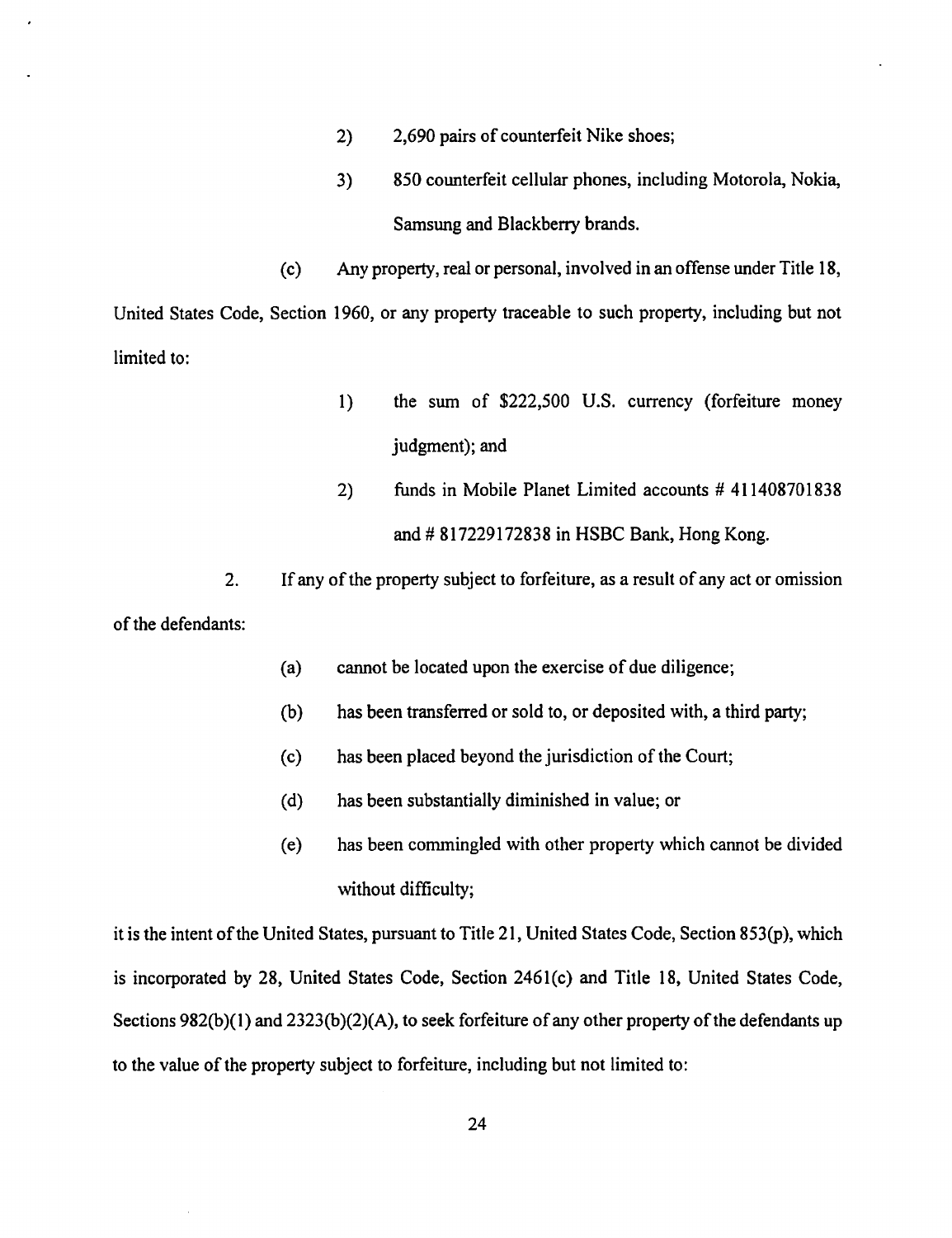- 1) a Toyota 4-Runner (and keys), VIN JTEBU14RX40048635, (New York license plate CRM8051), used on or about August 27,2009 and on or about September 25,2009;
- 2) a Honda Fit (and keys), VIN JHMGD386X8S030327, (Michigan license plate BWU9174), used on or about August 27,2009 and on or about September 16,2009;
- 3) a Honda Accord (and keys), VIN 1HGCP26768A007633, Michigan license plate BPP5697), used on or about June 26, 2009, on or about July 21,2009, on or about July 22,2009, on or about July 28, 2009, and on or about September 25, 2009;
- 4) a Toyota RAV-4 (and keys), VIN JT3GPI0V4VOOI4572, (Michigan license plate BSH4762), used on or about April 9, 2008 and on or about May 13,2008;
- 5) a Ford Explorer (and keys), VIN IFMEU6457U43432, (Michigan license plate BPA5554), used on or about March 26,2009 and on or about March 27,2009;
- 6) funds in Mobile Planet Limited accounts # 411408701838 and # 817229172838 in HSBC Bank, Hong Kong; and